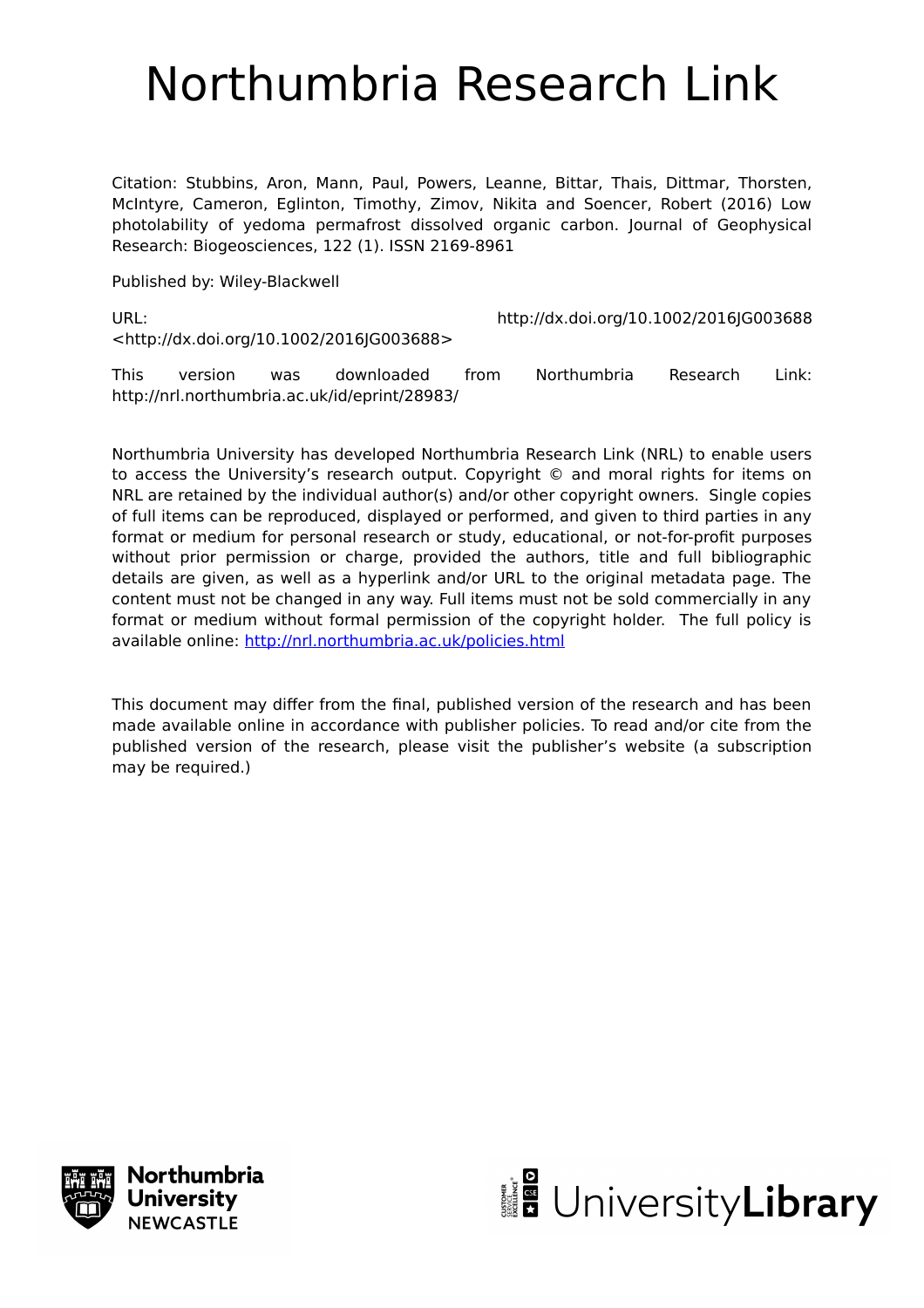# 1 2 **Low photolability of yedoma permafrost dissolved organic carbon 3** Aron Stubbins<sup>1</sup>, Paul J. Mann<sup>2</sup>, Leanne Powers<sup>1</sup>, Thais B. Bittar<sup>1</sup>, Thorsten Dittmar<sup>3</sup>, 4 Cameron McIntyre<sup>4,5,6</sup>, Timothy I. Eglinton<sup>4</sup>, Nikita Zimov<sup>7</sup>, Robert G. M. Spencer<sup>8</sup> <sup>1</sup> Skidaway Institute of Oceanography, Department of Marine Sciences, University of Georgia, 10 6 Ocean Science Circle, Savannah, GA 31411, USA.  $2^2$  Department of Geography, Northumbria University, Newcastle upon Tyne, NE1 8ST, UK. <sup>3</sup> Institute for Chemistry and Biology of the Marine Environment, Carl von Ossietzky University 9 Oldenburg, 29129 Oldenburg, Germany. <sup>4</sup> Geological Institute, Department of Earth Sciences, ETH Zürich, 8092 Zürich, Switzerland. <sup>5</sup> Laboratory for Ion Beam Physics, Department of Physics, ETH Zürich, 8093 Zürich, 12 Switzerland. <sup>6</sup> Scottish Universities Environmental Research Centre, East Kilbride, G46 7LS, UK. <sup>7</sup> 14 <sup>7</sup> Northeast Science Station, Pacific Institute for Geography, Far-Eastern Branch of Russian 15 Academy of Science, Cherskiy, Republic of Sakha (Yakutia), Russia. <sup>8</sup> Department of Earth, Ocean and Atmospheric Science, Florida State University, Tallahassee, 17 FL 32306, USA. 18 Corresponding author: Aron Stubbins (aron.stubbins @skio.uga.edu) and Robert G. M. Spencer 19 (rgspencer@fsu.edu) 20 **Key Points:**  21 • Ancient DOC is released from thawing permafrost soils into arctic rivers 22 • Sunlight preferentially photomineralizes modern arctic river DOC leaving behind ancient 23 permafrost DOC

24 • Undetectable photochemical losses of permafrost DOC were accompanied by notable 25 photomodification of DOM optical and molecular signatures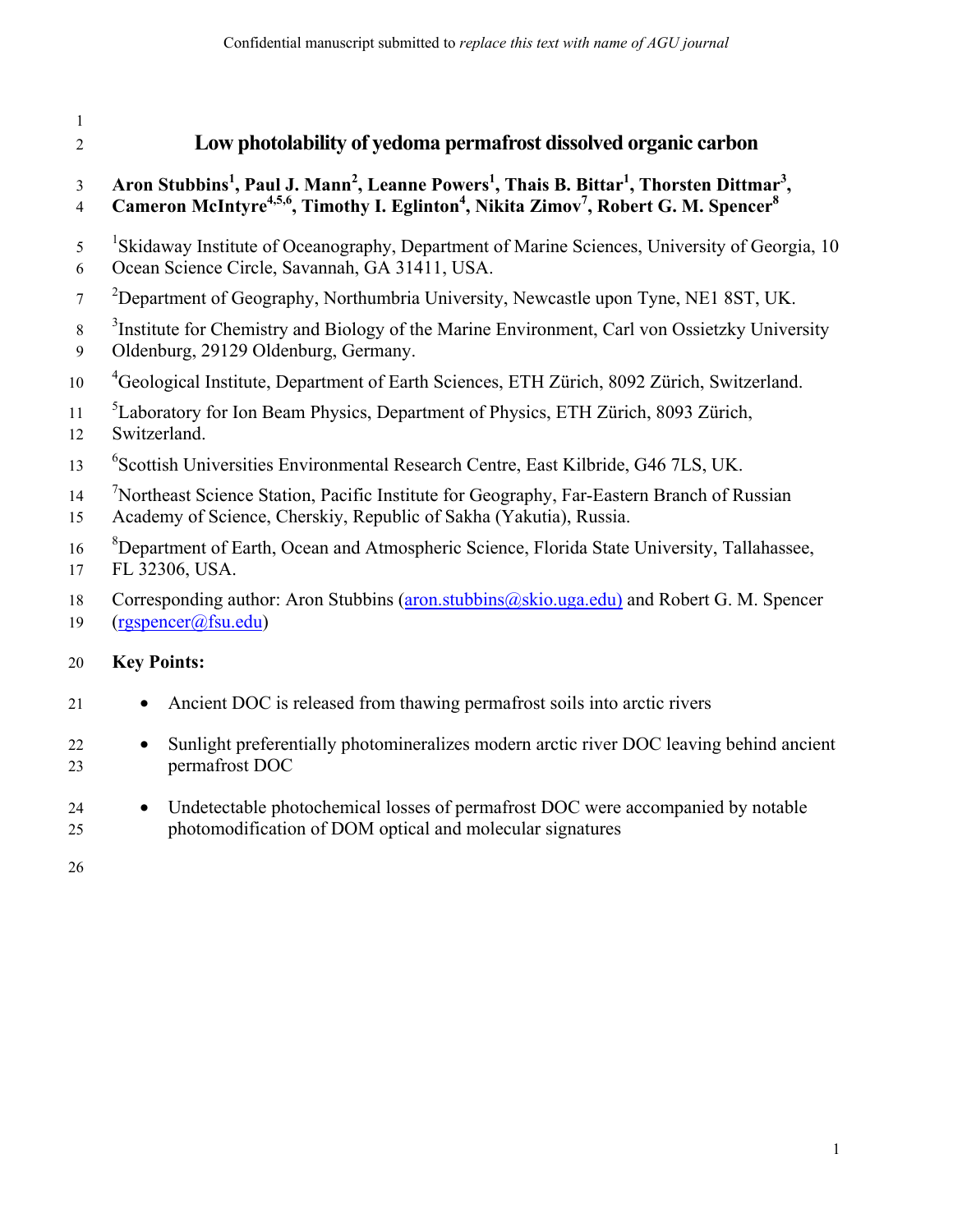#### 27 **Abstract**

- 28 Vast stores of arctic permafrost carbon that have remained frozen for millennia are thawing,
- 29 releasing ancient dissolved organic carbon (DOC) to arctic inland waters. Once in arctic waters,
- $30$  DOC can be converted to  $CO<sub>2</sub>$  and emitted to the atmosphere, accelerating climate change.
- 31 Sunlight-driven photoreactions oxidize DOC, converting a portion to  $CO<sub>2</sub>$  and leaving behind a
- 32 photomodified pool of dissolved organic matter (DOM). Samples from the Kolyma River, its
- 33 tributaries, and streams draining thawing yedoma permafrost were collected. Irradiation
- 34 experiments and radiocarbon dating were employed to assess the photolability of ancient
- 35 permafrost-DOC in natural and laboratory generated samples containing a mix of modern and
- 36 ancient DOC. Photolabile DOC was always modern, with no measurable photochemical loss of 37 ancient permafrost-DOC. However, optical and ultrahigh resolution mass spectrometric
- 38 measurements revealed that both modern river DOM and ancient permafrost-DOM were
- 39 photomodified during the irradiations, converting aromatic compounds to less conjugated
- 40 compounds. These findings suggest that although sunlight-driven photoreactions do not directly
- 41 mineralize permafrost-DOC, photomodification of permafrost-DOM chemistry may influence its
- 42 fate and ecological functions in aquatic systems.

#### 43 **1 Introduction**

- 44 Interactions between anthropogenic climate forcing and natural biogeochemical cycles
- 45 have the potential to either offset or amplify global change. Amplification occurs via positive
- 46 feedbacks, for example when an increase in atmospheric  $CO<sub>2</sub>$  drives the release of further carbon
- 47 from vulnerable stores [*Gruber et al.*, 2004]. Arctic permafrost, ground that has been frozen for
- 48 millennia, holds the largest of these vulnerable global organic carbon (OC) stores (1,100 to 1,700
- 49 Pg; 1 Pg = one billion metric tons) [*Schuur et al.*, 2015; *Tarnocai et al.*, 2009]. By 2100,
- 50 permafrost thaw is projected to release 41 to 288 Pg of this ancient permafrost OC [*Schuur et al.*,
- 51 2015]. For comparison, current climate change has been driven by the accumulation of  $\sim$ 250 Pg-
- 52 C in the present-day atmosphere (based upon an atmospheric  $CO_2$  abundance of  $\sim$ 400 ppm)
- 53 [*www.esrl.noaa.gov/gmd/ccgg/trends/*]. Although it is clear that permafrost OC is vulnerable, to
- 54 amplify climate change, permafrost OC needs to be converted to greenhouse gases (e.g.  $CO<sub>2</sub>$ , 55 methane) [*Schuur et al.*, 2015; *Vonk and Gustafsson*, 2013] and emitted to the atmosphere. As
- 56 permafrost thaws, a portion of the OC released enters aquatic ecosystems as DOC where it can
- 57 be rapidly converted to CO2 by bacterial respiration [*Mann et al.*, 2015; *Spencer et al.*, 2015;
- 58 *Vonk et al.*, 2013; *Ward and Cory*, 2015] and outgassed efficiently from inland waters [*Vonk and*
- 59 *Gustafsson*, 2013].
- 60 DOC can also be converted to  $CO<sub>2</sub>$  by sunlight-driven photoreactions [*Mopper et al.*,
- 61 2015; *Osburn et al.*, 2009]. Recent work reported that photochemistry controls the water column
- 62 processing of DOC in arctic freshwaters and suggested that photochemistry controls the fate of
- 63 permafrost-derived DOC [*Cory et al.*, 2014]. Further studies report that DOC from permafrost
- 64 soils in Alaska is photoreactive [*Ward and Cory*, 2016]. Both the amount of permafrost-derived
- 65 DOC and solar irradiance received by arctic freshwaters are increasing, the latter due to
- 66 declining ice cover and expansion of thermokarst lakes [*Surdu et al.*, 2014; *Williamson et al.*,
- 67 2014]. Consequently, the photochemical conversion of ancient permafrost DOC to  $CO<sub>2</sub>$  may also
- 68 increase as the Arctic warms. Improved knowledge concerning the photoreactivity of permafrost
- 69 DOC is therefore critical to predicting the fate of this climate vulnerable ancient carbon and its
- 70 potential contribution to future global change.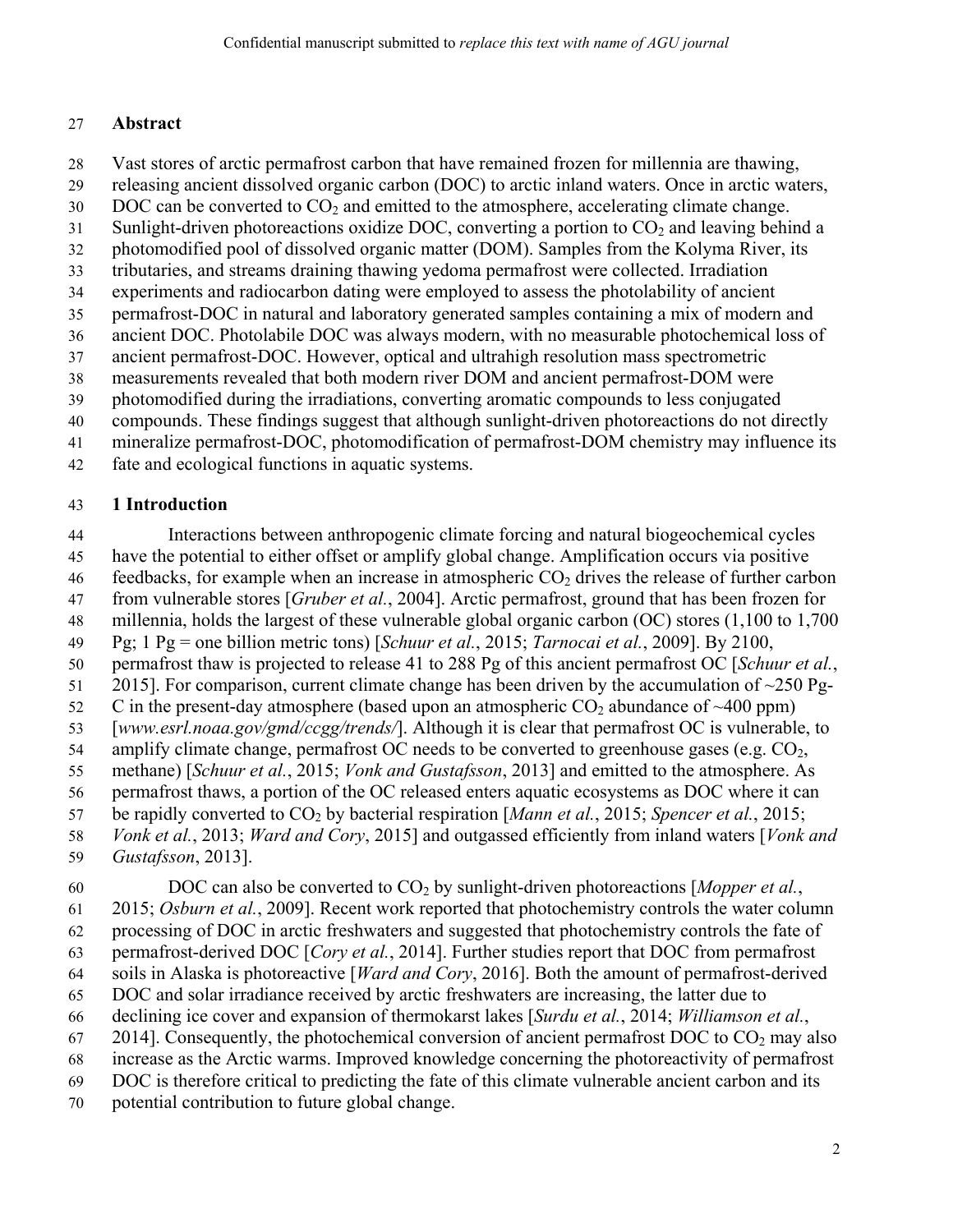71 To expand upon previous permafrost DOC photochemical studies that have solely 72 focused on sites in Alaska, samples were collected from the Kolyma River Basin, the sixth 73 largest watershed in the Arctic ( $\sim 650,000 \text{ km}^2$ ) and the largest watershed on Earth completely 74 underlain by continuous permafrost [*Spencer et al.*, 2015]. The majority of the permafrost 75 underlying the Kolyma River Basin is Pleistocene-aged yedoma, an organic-rich (1–5% C by 76 mass) permafrost [*Zimov et al.*, 2006]. Yedoma is of singular importance to the strength of 77 carbon-permafrost thaw feedbacks with estimates suggesting between a third to one half of all 78 permafrost OC is stored in yedoma (500 Pg-C) [*Zimov et al.*, 2006]. DOC within yedoma 79 permafrost thaw water streams in the Kolyma River Basin is typically ≥20,000 years old [*Mann*  80 *et al.*, 2015; *Spencer et al.*, 2015; *Vonk et al.*, 2013], while DOC in the larger streams and rivers 81 of the Kolyma River Basin is predominantly modern [*Mann et al.*, 2015; *Neff et al.*, 2006], 82 presumably due to inputs of DOC from vegetation and surface soils. In a subversion of standard 83 age-bioreactivity relationships, where younger material is expected to be more biolabile 84 [*Raymond and Bauer*, 2001], the ancient permafrost-derived DOC from this region is highly 85 biolabile (>50%) compared to the modern DOC (<10%) in the Kolyma River mainstem [*Spencer*  86 *et al.*, 2015].

87 In this study, we determined whether ancient, yedoma permafrost-derived DOC is 88 degraded by sunlight in the absence of microbes. To do this, we collected freshwaters from the 89 same sites within the Kolyma River Basin that were sampled by Spencer et al. [2015]. These 90 sites included a yedoma permafrost thaw stream (Duvanni Yar), small streams (Y3, Y4), a large 91 tributary (Pantileikha River), and the Kolyma River mainstem (Table 1). We sterile filtered and 92 irradiated the samples under a solar simulator for 30 days. We report and discuss the 93 concentration and radiocarbon age of initial and photolabile DOC, along with colored dissolved

94 organic matter (CDOM) light absorbance and ultra-high resolution mass spectrometry data of

95 initial and photomodified DOM.

96

#### 97 **2 Materials and Methods**

#### 98 **2.1 Sample Handling**

99 Fieldwork was conducted out of the Northeast Science Station, Cherskiy, Russia (Fig. 1). 100 Water samples were collected from five sites (Table 1) in September (2014), when annual 101 maxima in permafrost thaw and active layer depth occur [*Spencer et al.*, 2015]. Samples (2 L) were 102 collected in precleaned (acid soaked and ultrapure water rinsed) high-density polyethylene 103 plasticware and kept on ice and in the dark until return to the laboratory (<6 hours) where they 104 were filtered through pre-cleaned (acid soaked, ultrapure water rinsed, and sample flushed) 0.2 105 μm capsule filters (Whatman Polycap TC) to remove particulates before freezing. Samples were 106 returned frozen to the Skidaway Institute of Oceanography, Savannah, Georgia, USA (~24 hour 107 transit time). Once at Skidaway, samples were transferred to -20°C freezers and stored in the 108 dark until the photochemical experiments were conducted (January 2015).

#### 109 **2.2 Photochemical Experimental Details**

110 Samples were thawed at the Skidaway Institute of Oceanography and refiltered through

111 0.2 μm GHP syringe filters (Acrodisc). Dissolved organic carbon (DOC) concentrations were 112 determined for all samples. For the photochemical experiments, the permafrost thaw water

113 stream sample was diluted from a concentration of  $98.7$  mg-C  $L^{-1}$  to 3.0 mg-C  $L^{-1}$  to prevent the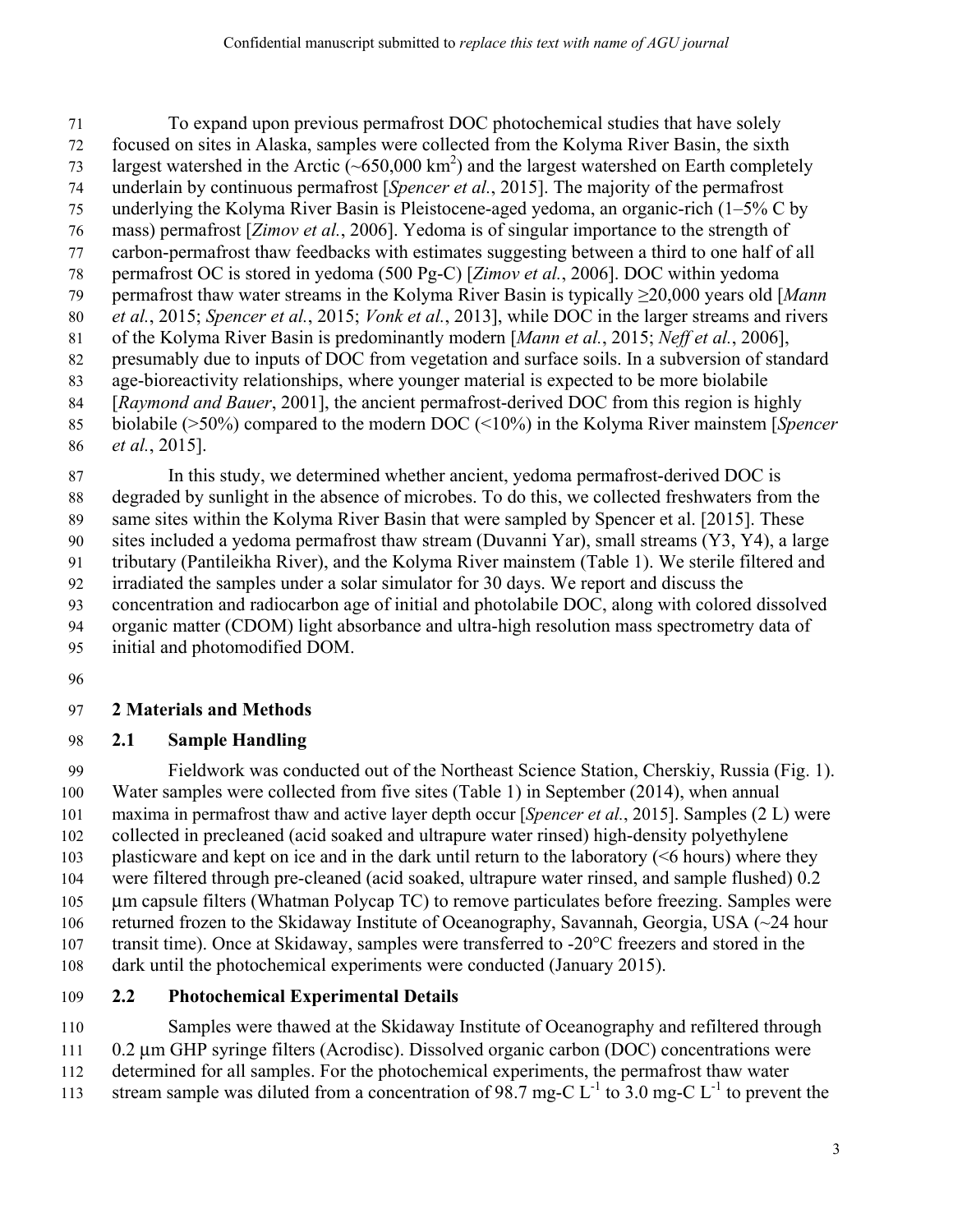114 possibility of high photochemical oxygen demand and other non-photochemical artefacts (e.g.

115 precipitation) that could have occurred at such elevated DOC concentrations. All other samples

- 116 were irradiated at natural DOC concentrations (Table 1). In addition to irradiating natural waters,
- 117 approximately carbon-normalized mixtures of yedoma permafrost thaw water and Kolyma River 118 mainstem water were produced generating a series of samples with varying ratios of modern and
- 119 ancient DOC (Table 2). Aliquots of natural waters and the mixtures were transferred to 100 mL
- 120 pre-combusted, UV-C sterilized spherical quartz irradiation flasks.

121 The current study did not seek to quantify real world rates of photoreactions. To 122 determine environmentally relevant rates, spectrally-resolved irradiations and a careful 123 accounting of wavelength specific absorbed photon doses are required to determine the apparent 124 quantum yield spectra that are the starting point for photochemical models [*Hu et al.*, 2002; 125 *Powers et al.*, 2016; *Stubbins et al.*, 2011; *Stubbins et al.*, 2006]. The current study was instead 126 designed to determine the fraction of DOM that is susceptible to photodegradation (i.e. the 127 photolabile fraction) under broadband simulated sunlight [*Stubbins and Dittmar*, 2015; *Stubbins*  128 *et al.*, 2010]. The broadband irradiation source was a solar simulator fitted with 12 UVA-340 129 bulbs (Q-Panel), which provide non-collimated light with a spectral shape and flux closely 130 approximating natural sunlight from 295 to 365 nm [*Stubbins et al.*, 2008], the main wavelength 131 range for environmental photochemical reactions involving CDOM [*Mopper et al.*, 2015]. The integrated irradiance quantified in the solar simulator was ~14.4±0.7 W m<sup>-2</sup> as determined using 133 a spectroradiometer (OL756, Optronic Laboratories) fitted with a quartz fiber optic cable and 2" 134 diameter integrating sphere and calibrated with a NIST standard lamp (OL752-10 irradiance 135 standard) [*Powers and Miller*, 2015].

- 136 Absorbance (A) at wavelength  $\lambda$  within the flasks is calculated as:
- 137

$$
138 \\
$$

139

140 where *a* is the Napierian light absorption coefficient  $(m^{-1})$  of CDOM at wavelength  $\lambda$ 

 $A_{(\lambda)} = a_{(\lambda)} \div 2.303 \times \text{pathlength}$  (1)

141 (nm) and pathlength is the optical pathlength through the flask (m). Percentage transmission 142 (%T) at wavelength  $\lambda$  is then calculated as:

143

$$
144\,
$$

144  $\%T_{(\lambda)} = 10^{(2-A_{(\lambda)})}$  (2)

145

146 For our study, the outer diameter of the flasks was  $\sim$  6 cm and inner diameter  $\sim$  5.5 cm, the 147 discrepancy being due to the thickness of the flasks' quartz walls. The inner diameter determines 148 the pathlength that light will travel through the sample once the flasks are filled. Even with this 149 information, calculating the average pathlength of a sphere within which liquid sample is placed 150 is non-trivial due to variability in the amount of light reflected, which is dependent upon the 151 angle of incidence [*Bolton*, 2000], variation in the pathlength through the sphere due to refraction 152 of light as it travels from air, through the curved quartz surface and into the water, which is 153 dependent upon wavelength and the angle of incidence [*Bolton*, 2000], and the additional 154 uncertainties due to the variable angles of incidence that result from the use of a non-collimated 155 light source. Consequentially, careful and arduous actinometrical tests would have been required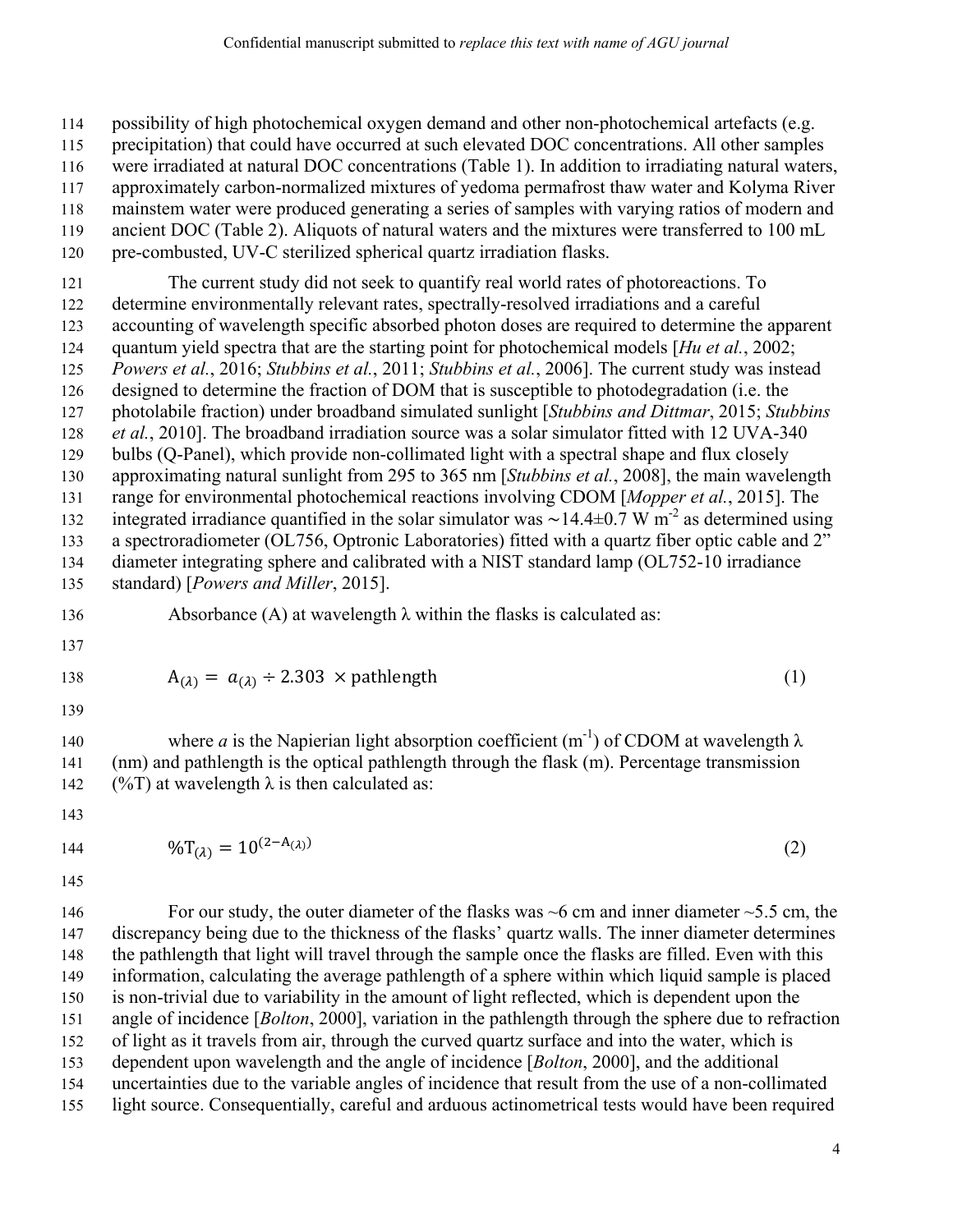156 to determine wavelength specific average pathlengths for our spherical flasks and even then,

- 157 estimates of photon flux and pathlength would have included uncertainties. Keeping these
- 158 caveats in mind, it is possible to estimate whether the samples placed within the flasks were 159 optically thin for given wavelengths over the range of pathlengths light can travel through the
- 160 flasks. The following considerations are for 320 nm, a wavelength that absorbed light under the
- 161 solar simulator and was efficiently photobleached (94 to 98% loss; Table 1). At the start of the
- experiment, samples ranged in Naperian light absorption coefficient from  $3.5$  to  $74 \text{ m}^{-1}$  at  $320$
- 163 nm (Table 1). Assuming that 5.5 cm is the maximum pathlength that light can take through the 164 spherical irradiation flask, this equates to absorbance values (A; optical densities) ranging from
- 165 0.08 to 1.8. At this maximum pathlength, none of the samples were optically thin (<90% of light
- 166 was transmitted) at 320 nm with %T ranging from 82.5 for permafrost thaw water to 1.7 for Y3. 167 The shortest pathlength through the sphere is approximately zero cm and at this pathlength all
- 168 samples were optically thin. As the irradiation progressed, all samples photobleached, reducing
- 169 light absorbance and increasing transmission. As the experiments were designed to mimic near-
- 170 total photobleaching, by the end of the experiment, all samples were optically thin at 320 nm
- 171 (>90%T for the maximum possible pathlength of 5.5 cm).

172 The samples were irradiated between  $25^{\circ}$ C and  $30^{\circ}$ C. One day of irradiation using this 173 solar simulator is approximate to 18 hours of solar irradiance during July at the Cherskiy field 174 station based upon irradiance modeled using the System for Transfer of Atmospheric Radiation 175 (STAR) [*Ruggaber et al.*, 1994]. Every three days the flasks were swirled to mix the sample and 176 switched between fixed points to account for any variation in the light flux under the solar 177 simulator. For the permafrost and Kolyma River samples, a further four 100 mL flasks were 178 filled and irradiated to allow a time series of CDOM photobleaching to be recorded. This time 179 series allowed photobleaching to be tracked through the experiment until ≥94% of CDOM 180 absorbance at 320 nm was lost. After 30 days of irradiation, ≥94% of CDOM absorbance at 320 181 nm was lost for all samples and samples were sub-sampled with a pre-combusted Pasteur pipette 182 for analysis of DOC concentration (collected in pre-combusted glass vials and immediately 183 acidified to pH 2 with hydrochloric acid), CDOM (refrigerated in pre-combusted glassware), 184 radiocarbon (frozen in pre-cleaned polycarbonate bottles), and ultrahigh resolution Fourier 185 transform ion cyclotron mass spectrometry (FT-ICR MS; frozen in pre-cleaned polycarbonate 186 bottles).

### 187 **2.3 Assessment of Potential Microbial Contamination in Photochemical Experiments**

188 Permafrost thaw water DOC from our sampling site is highly biolabile [*Drake et al.*, 189 2015; *Mann et al.*, 2015; *Spencer et al.*, 2015; *Vonk et al.*, 2013]. Permafrost thaw DOC at other 190 sites in the Arctic, for instance in Alaska, has also been found to be highly biolabile [*Abbott et*  191 *al.*, 2014; *Ward and Cory*, 2015]. However, previous studies of permafrost-derived DOC 192 photolability have not sterile filtered samples (i.e. they used 0.7 μm GF/F filters) [*Cory et al.*, 193 2014; *Ward and Cory*, 2016], leaving uncertainty about the direct photolability of permafrost 194 thaw DOC. Therefore, extra care was taken to ensure that the light irradiation experiments in the 195 current study detailed only photochemical effects and not combined photo+bio effects as might 196 be expected if samples were not sterile. Samples were 0.2 μm filtered immediately prior to 197 irradiations to minimize the possibility of microbial contamination. Prior to filling with sample, 198 glassware was also sterilized under UV-C light in a laminar flow hood. Filling of the glassware 199 with samples was conducted in the laminar flow hood with the UV light turned off.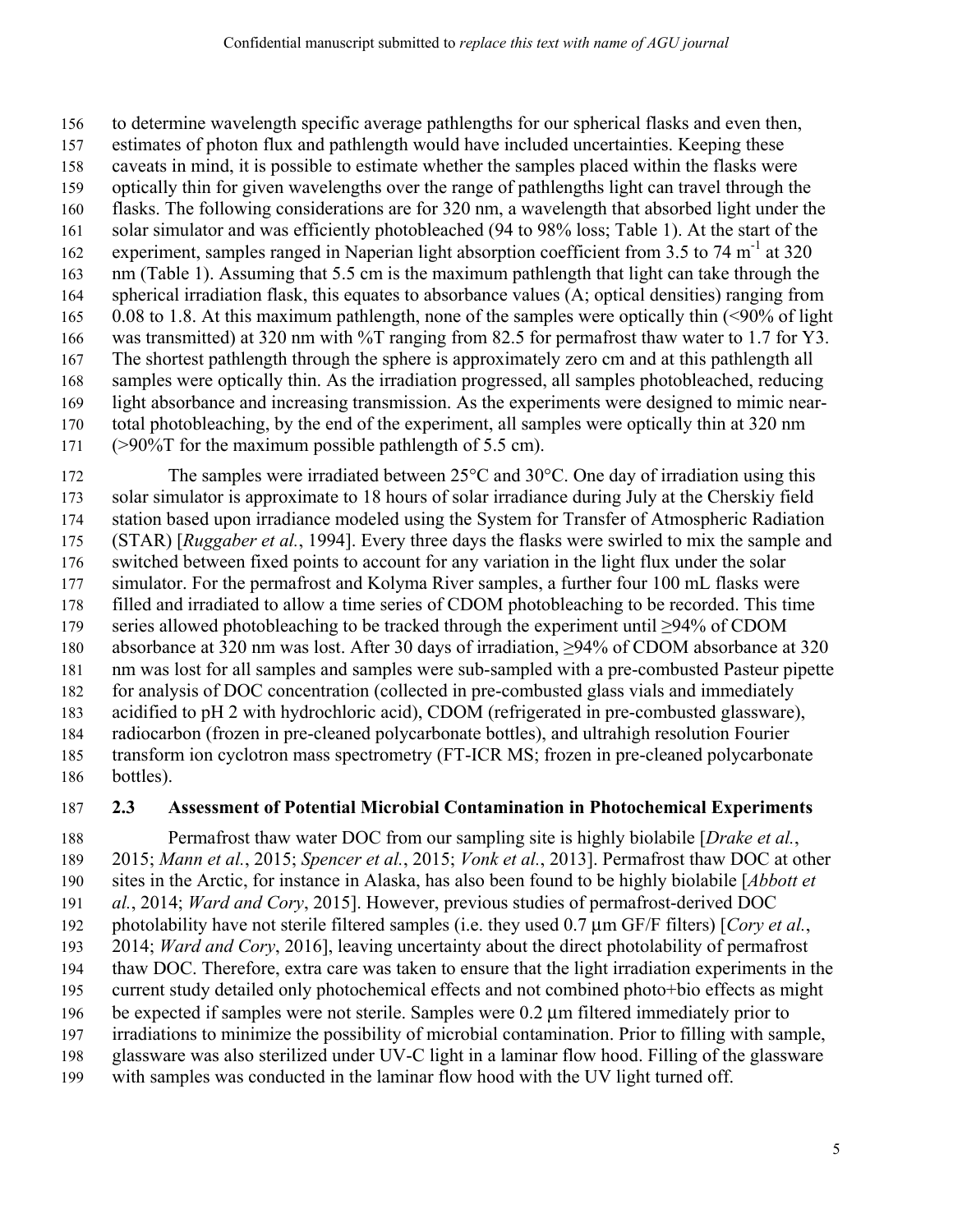200 To ascertain whether these precautions were effective in preventing microbial 201 contamination, samples were collected at the end of the photochemical experiments and analyzed 202 for bacterial abundance using flow cytometry. Samples for flow cytometry were preserved with 203 0.1% glutaraldehyde solution (final concentration) and frozen at -80°C. Ultrapure water and 0.2 204 µm-filtered sample were run as blanks. Samples were vortexed, and stained for 30 min with Sybr 205 Green I (Thermo Fisher Scientific), a nucleic acid (NA) binding stain [*Marie et al.*, 1997]. 206 Bacterial cells were counted using a flow cytometer (BD FACSCalibur) equipped with a 15 mW 207 air-cooled argon-ion laser tuned for blue excitation (ex 488 nm), with emission (em) detectors at 208  $\,$  535, 585 and 650 nm. Runs were calibrated with fluorescent polystyrene beads (1  $\,\mu$ m, 209 Spherotech) added to each sample to ensure instrument reproducibility and provide a 210 fluorescence reference. Data were acquired using BD Cell Quest Pro software (v. 4.0.1) and

211 analyzed with FlowJo software (v.10).

212 Counts in samples (Table 3) were below those of the ultrapure water (10 counts) and 213 Sample Blank (66 counts) in all samples except Y3. Blank counts reflect background noise. The 214 counts recorded for Y3 are still within the typical range for river water blanks (0.2 μm filtered 215 samples; e.g., 7 to 758 counts for samples from the Connecticut River Basin run on the same 216 instrument and using the same settings in the same month. River Water Blank Counts Mean = 217 212;  $n = 24$ ). Based upon this data, we conclude that all samples were sterile. Of major 218 significance are the extremely low counts (count  $= 2$ ; Table 3) observed for the highly biolabile, 219 100% permafrost thaw sample, indicating that this sample was sterile, as were the other mixtures 220 in the photo-priming experiment (Table 3). These results add confidence to our assertion that our 221 experiments assessed the direct photolability of permafrost thaw DOC in the absence of 222 biological artifacts.

#### 223 **2.4 Quantification of Dissolved Organic Carbon**

224 Samples acidified to pH 2 by addition of hydrochloric acid (p.a.) were analyzed for non-225 purgable organic carbon using a Shimadzu TOC-V<sub>CPH</sub> analyzer fitted with a Shimadzu ASI-V 226 autosampler. Potassium hydrogen phthalate standards were analyzed. In addition to standards, 227 aliquots of deep seawater reference material, Batch 10, Lot# 05-10, from the Consensus 228 Reference Material Project (CRM) were analyzed to check the precision and accuracy of the 229 DOC analyses. Analyses of the CRM deviated by less than 5% from the reported value for these 230 standards (41 to 44 μM-DOC) [*http://yyy.rsmas.miami.edu/groups/biogeochem/Table1.htm*]. 231 Routine minimum detection limits in the investigator's laboratory using the above configuration 232 are 34±4 μg-C and standard errors are typically 1.7±0.5 % of the DOC concentration [*Stubbins*  233 *and Dittmar*, 2012]. The photolabile fraction of DOC (DOC<sub>photo</sub>) was calculated as:

234

$$
DOC_{photo} = DOC_{initial} - DOC_{final}
$$
 (3)

236

237 where  $DOC<sub>initial</sub>$  is the concentration of DOC in the initial samples and  $DOC<sub>final</sub>$  is the 238 DOC concentration in the samples after 30 days of irradiation. Percentage  $DOC<sub>photo</sub>$  was then 239 calculated as  $DOC<sub>photo</sub>$  divided by  $DOC<sub>initial</sub>$  multiplied by 100.

240 **2.5 Stable and Radiocarbon Analysis**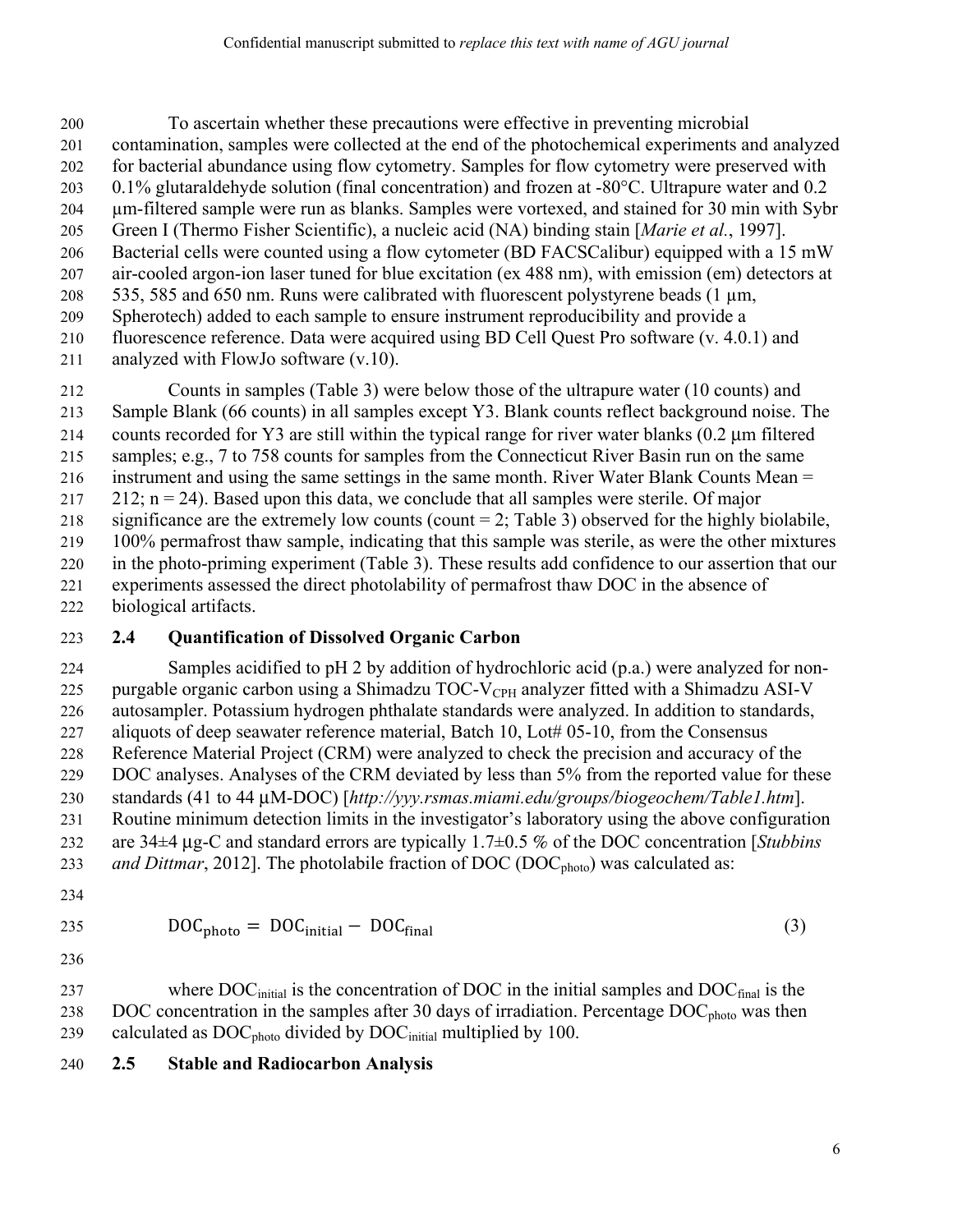$\delta^{13}$ C analyses were conducted at the University of California, Davis Stable Isotope 242 Facility and  ${}^{14}C$  analyses at the Laboratory for Ion Beam Physics, Eidgenossiche Technische 243 Hochschule (ETH) Zürich.  $\delta^{13}$ C-DOC samples were analyzed using an O.I. Analytical Model 244 1010 TOC analyzer (precision of  $\pm 0.2\%$ ) interfaced to a PDZ Europa 20–20 IRMS (Sercon Ltd). 245  $\delta^{13}$ C-DOC measurements were calibrated against the  $\delta^{13}$ C values of KHP and IHSS Suwannee 246 River humic acid in ultrapure water. Waters for  ${}^{14}$ C-DOC analyses were freeze-dried (Christ 247 Alpha 2-4, LSC with a low-carbon vacuum hybrid pump, Vacubrand RC-6; Martin Christ, Labex 248 Instrument AB, Sweden) directly in pre-combusted (850°C/5 h) quartz tubes. Samples were 249 fumigated with hydrochloric acid for 24 hrs at 60°C to remove carbonates and flame sealed with 250 pre-combusted CuO under vacuum. CO<sub>2</sub> gas was cryogenically captured and quantified ( $\sim$ 30 µg-251 C) before measurement using an accelerator mass spectrometer (AMS) fitted with a gas 252 accepting ion source (MICADAS, Ionplus AG) [*Mann et al.*, 2015]. Combusted NIST SRM 253 4990C oxalic acid was used as a standard for normalization, and blanks were determined using 254 radiocarbon-free CO<sub>2</sub>, both at a concentration of 5% CO<sub>2</sub> in He. The modern oxalic acid standard 255 was measured to 3 ‰ relative error and the blank value was 39,400 (years before present, yBP). 256 Samples were run until they were fully consumed giving relative errors of 1-4%.

257 Radiocarbon contents are reported as fraction modern  $(F<sup>14</sup>C)$  and  $^{14}C$  age (yBP) [*Reimer* 258 *et al.*, 2004; *Stenström et al.*, 2011]. All radiocarbon values were corrected for a procedural blank 259 (0.6 μg-C;  $F^{14}C$  of 0.3  $\pm$  0.1). The apparent <sup>14</sup>C age of the photolabile DOC fraction ([DOC]<sub>photo</sub>) 260 was calculated using measurements of initial DOC ([DOC]<sub>initial</sub>) and final DOC concentrations 261 ([DOC] $_{\text{final}}$ ) alongside the associated change in isotopic composition using a simple mass 262 balance:

263

$$
[DOC]_{photo} \times F^{14}C_{photo} = [DOC]_{initial} \times F^{14}C_{initial} - [DOC]_{final} \times F^{14}C_{final}
$$
 (4)

264

265 Individual errors associated with DOC concentration and isotope measurements were propagated to assess error on  $F^{14}C_{photo}$  and apparent age of the photolabile DOC (Table 1 and 3). 267 A paired t-test was used to assess the statistical significance of the change in fraction modern  $268$  (F<sup>14</sup>C) between the initial and final sample means.

#### 269 **2.6 Spectrophotometric Analysis of Colored Dissolved Organic Matter**

270 Following irradiation, aliquots were transferred from the flasks to combusted glass vials, 271 which were then capped with Teflon septa and placed in the dark for approximately 8 hours in 272 order to return to room temperature. Subsequently, each aliquot was transferred to a 1 cm quartz 273 absorbance cuvette (Starna Cells) using a pre-combusted Pasteur pipette. The cuvette was then 274 situated in the light path of an Agilent 8453 ultraviolet-visible spectrophotometer and a sample 275 CDOM absorbance spectrum was recorded. An aliquot of temperature equilibrated ultrapure 276 water was run immediately before and after the samples, as well as every  $\sim$ 10 samples, to 277 provide a blank. Blank corrected absorbance spectra were then corrected for offsets due to 278 scattering and instrument drift by subtraction of the average absorbance between 700 and 800 nm 279 [*Stubbins et al.*, 2011]. Data output from the spectrophotometer were in the form of 280 dimensionless absorbance (A) and were converted to the Napierian absorption coefficient, *a* (m<sup>-</sup> 281 <sup>1</sup>) [*Hu et al.*, 2002]. The percentage loss of *a* at 320 and 254 nm was calculated: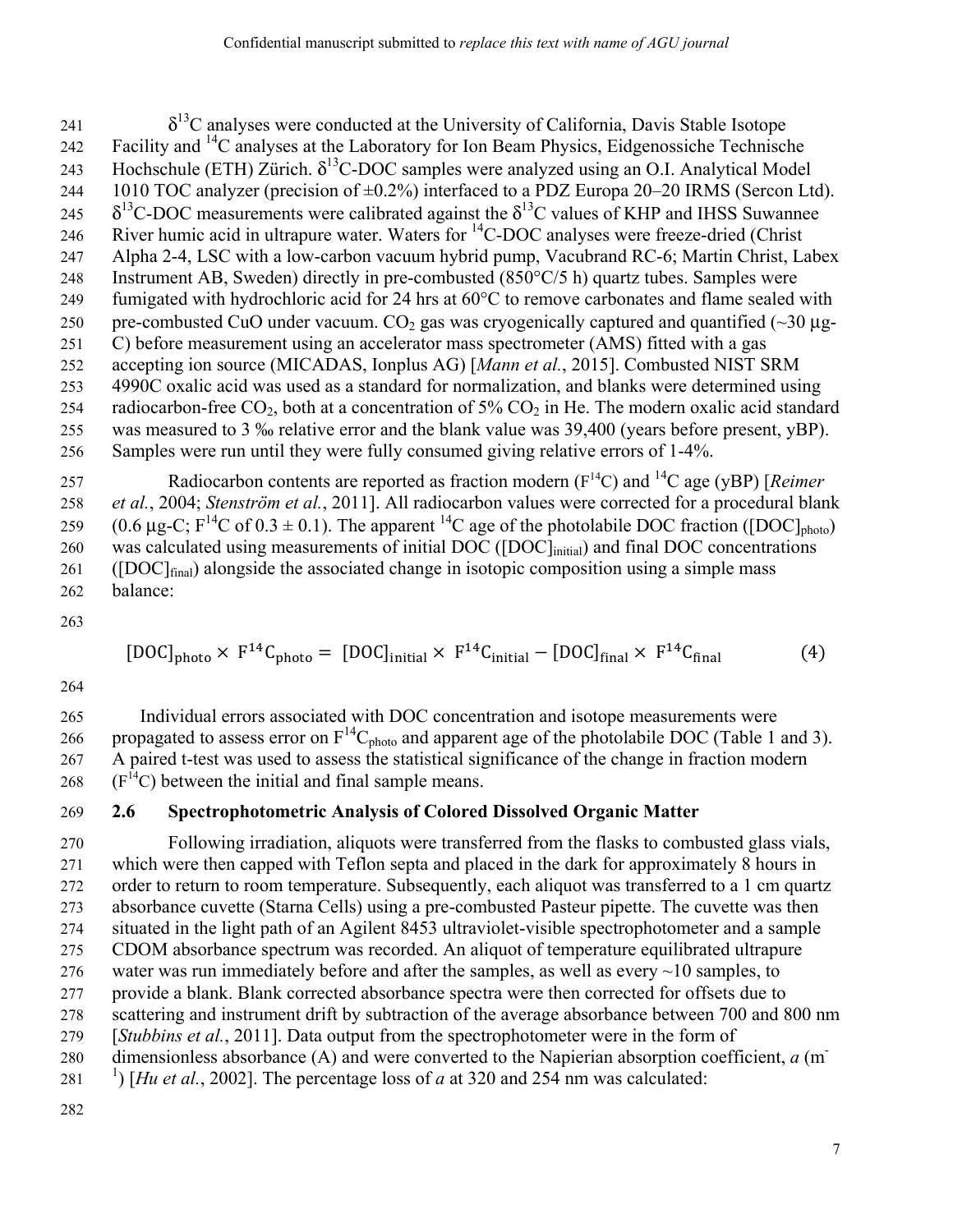283 % Photolabile 
$$
a_{(\lambda)} = (\text{Initial } a_{(\lambda)} - \text{Final } a_{(\lambda)}) \div \text{Initial } a_{(\lambda)} \times 100
$$
 (5)

285 The carbon-normalized light absorbance at 254 nm (SUVA<sub>254</sub>; L mg-C<sup>-1</sup> m<sup>-1</sup>) was then 286 calculated by dividing the Decadic light absorption coefficient at 254 nm  $(m^{-1})$ ; i.e. the Napierian absorption coefficient / 2.303) by the DOC concentration (mg-C  $L^{-1}$ ) [*Weishaar et al.*, 2003]. 288 This calculation was performed for the initial and photodegraded DOM samples, and for the 289 fraction of DOC and CDOM absorbance lost during irradiation. Individual errors associated with 290 DOC concentration and absorbance measurements were propagated to assess error in the 291 apparent SUVA $_{254}$  of photolabile DOC (DOC<sub>photo</sub> in Table 1).

#### 292 **2.7 Fourier Transform Ion Cyclotron Mass Spectrometry**

293 Samples were analyzed via ultrahigh resolution FT-ICR MS without prior extraction or 294 isolation, allowing the broadest possible analytical window for electrospray ionization FT-ICR 295 MS. Samples were diluted 1:1 with ultrapure water and analyzed in negative mode electrospray 296 ionization using a 15 Tesla FT-ICR MS (Bruker Solarix) at the University of Oldenburg, 297 Germany [*Spencer et al.*, 2015]. 500 broadband scans were accumulated for the mass spectra. 298 After internal calibration, mass accuracies were within an error of <0.2 ppm. Molecular formulas 299 were assigned to detected masses with signal to noise ratios greater than five, based on published 300 rules [*Singer et al.*, 2012; *Stubbins et al.*, 2010]. Compounds detected in the procedural blank 301 (ultrapure water) were removed. Detection limits were standardized between samples by 302 adjusting the dynamic range of each sample to that of the sample with the lowest dynamic range 303 (dynamic range = average of the largest 20% of peaks assigned a formula divided by the signal  $304$  to noise threshold intensity; standardized detection limit = average of largest 20% of peaks 305 assigned a formula within a sample divided by the lowest dynamic range within the sample set) 306 [*Stubbins et al.*, 2014]. Peaks below this detection limit were removed to prevent false negatives 307 for the occurrence of a formula within samples with low dynamic range.

308 For each molecular formula, we calculated the modified Aromaticity Index (AImod) [*Koch*  309 *and Dittmar*, 2006; 2016], which indicates the likelihood of a molecular formula representing 310 aromatic structures, from an AI<sub>mod</sub> of zero, where formulas are aliphatic, through an intermediate 311 range, where a molecular formula could indicate aromatic or non-aromatic isomers, to  $AI_{mod}$ 312 values above 0.5, where a molecular formula is highly likely to represent aromatic isomers [*Koch*  313 *and Dittmar*, 2006]. These AI<sub>mod</sub> values were calculated as:

314

$$
315 \qquad \text{Al}_{\text{mod}} = (1 + \text{C} - 0.50 - \text{S} - 0.5(\text{N} + \text{P} + \text{H})) / (\text{C} - 0.50 - \text{S} - \text{N} - \text{P}) \tag{5}
$$

316

317 The main goal of the FT-ICR MS analyses in the current study was to determine the 318 molecular signatures of photomodification. In order to do this, FT-ICR MS formulas were 319 classified as photolabile (>30% reduction in peak intensity), photoproduced (>30% increase in 320 peak intensity), and photorefractory (<30% change in peak intensity). The choice of the 321 percentage change in normalized signal intensity (i.e. 30%) is somewhat arbitrary. However, 322 similar molecular trends were apparent when different percentages were utilized, indicating that 323 the inferences made with the choice of 30% differences represent robust trends in molecular 324 photomodification. In defining these groupings, it should be remembered that electrospray 325 ionization is selective, and that this selectivity results in one peak's intensity changing relative to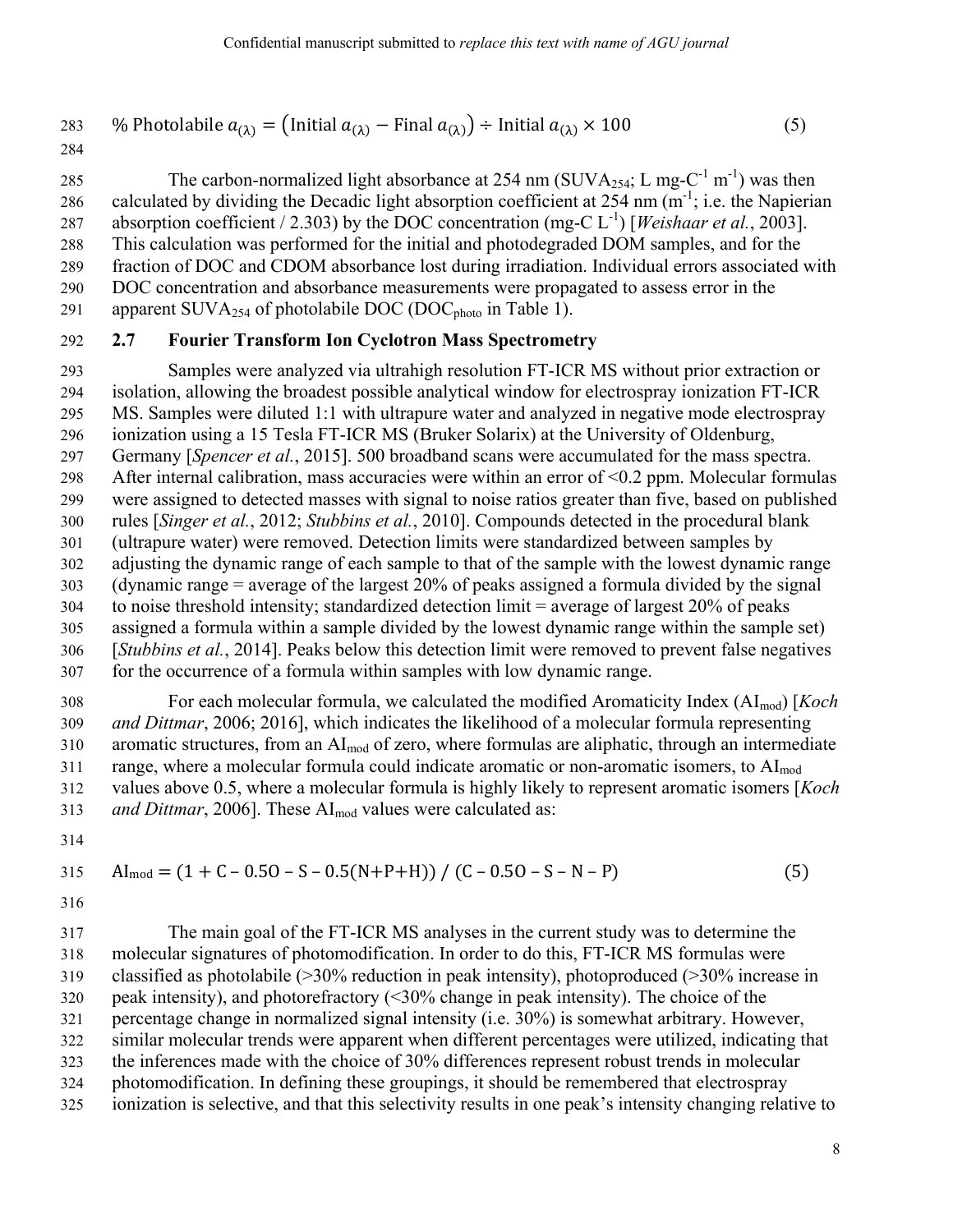326 increases or decreases in other peak intensities. Therefore, a molecular formula that appeared to

327 be produced during the irradiation may have been present in the sample all along, but emerged

328 from the background as other peaks were removed during photodegradation. Alternatively, a

329 molecular formula identified as labile, may also still be present at the end of the experiment, but

330 may not show up if photoproducts with high ionization efficiencies are photoproduced.

331

#### 332 **3 Results and Discussion**

#### 333 **3.1 Photostability of Ancient, Yedoma Permafrost-derived DOC**

334 The DOC in yedoma permafrost thaw streams was verified as being ancient permafrost-335 derived DOC (20,000 yBP) and showed no measurable photochemical loss (Table 1). By 336 contrast, irradiation of river samples containing modern DOC resulted in significant DOC losses 337 (26 to 40%; Table 1). These trends in DOC photolability (i.e. percentage DOC loss during 338 photodegradation) contrast with trends in DOC biolability which was much higher in samples 339 from the same permafrost thaw stream  $(-62\%$  biolabile) than for the Kolyma River  $(-7\%$ 340 biolabile) [*Spencer et al.*, 2015].

341 An isotope balance approach (Equation 4) was applied to calculate the apparent age of 342 DOC lost during the irradiations of permafrost thaw stream and other Kolyma River Basin 343 waters. The mean  $F^{14}C$  of final samples were significantly lower (older) than initial samples (t = 2.61, degrees freedom = 7; p < 0.05). F<sup>14</sup>C values for DOC<sub>photo</sub> indicated that photolabile DOC was 345 always modern (Table 1). This contrasts with results from biodegradation experiments with 346 waters from the same field sites, where microbes preferentially utilized ancient DOC [*Mann et*  347 *al.*, 2015; *Spencer et al.*, 2015].

348 In the current study, samples were irradiated for 30 days under a solar simulator. The 349 areal light dose received was equivalent to approximately 22.5 days of natural solar irradiance at 350 the latitude of the Kolyma River (see methods). This timeframe is approximately equivalent to 351 the transit time of water from the Kolyma River source to the sea [*Holmes et al.*, 2012]. 352 However, the similarity in these timeframes should not be interpreted as a similarity in the light 353 dose received by the irradiated samples and CDOM in the Kolyma River as it is carried toward 354 the ocean. In the river, the water column mixes and the photochemical potency of the solar 355 irradiance dose received and absorbed in the top few centimeters of the surface is effectively 356 diluted throughout the depth of the water column. In our experimental setup, samples received 357 much higher photon doses per unit volume as they were trapped in a spherical flask with a 5.5 358 cm internal diameter. As the samples in our experiments photobleached, they also became 359 optically thin, increasing the penetration of light into the flask and increasing the photon dose 360 absorbed per unit CDOM. Consequently, the light dose absorbed per unit CDOM over 30 days in 361 our experiments is likely only experienced by Kolyma River CDOM in nature once the CDOM 362 has been exported to and diluted within the coastal ocean. Even at this point, CDOM derived 363 from the Kolyma River would need to remain in low color, stratified waters for many months to 364 receive a photon dose approaching those absorbed by CDOM in our experiments. Furthermore, 365 the permafrost thaw stream sample had the lowest initial absorbance of all the samples collected 366 (Table 1). Therefore, permafrost-DOM received a greater photon dose per unit CDOM than 367 received by the optically thicker river water samples. Based upon these considerations, the 368 stability of permafrost-derived DOC under the unnaturally high photon dose conditions of our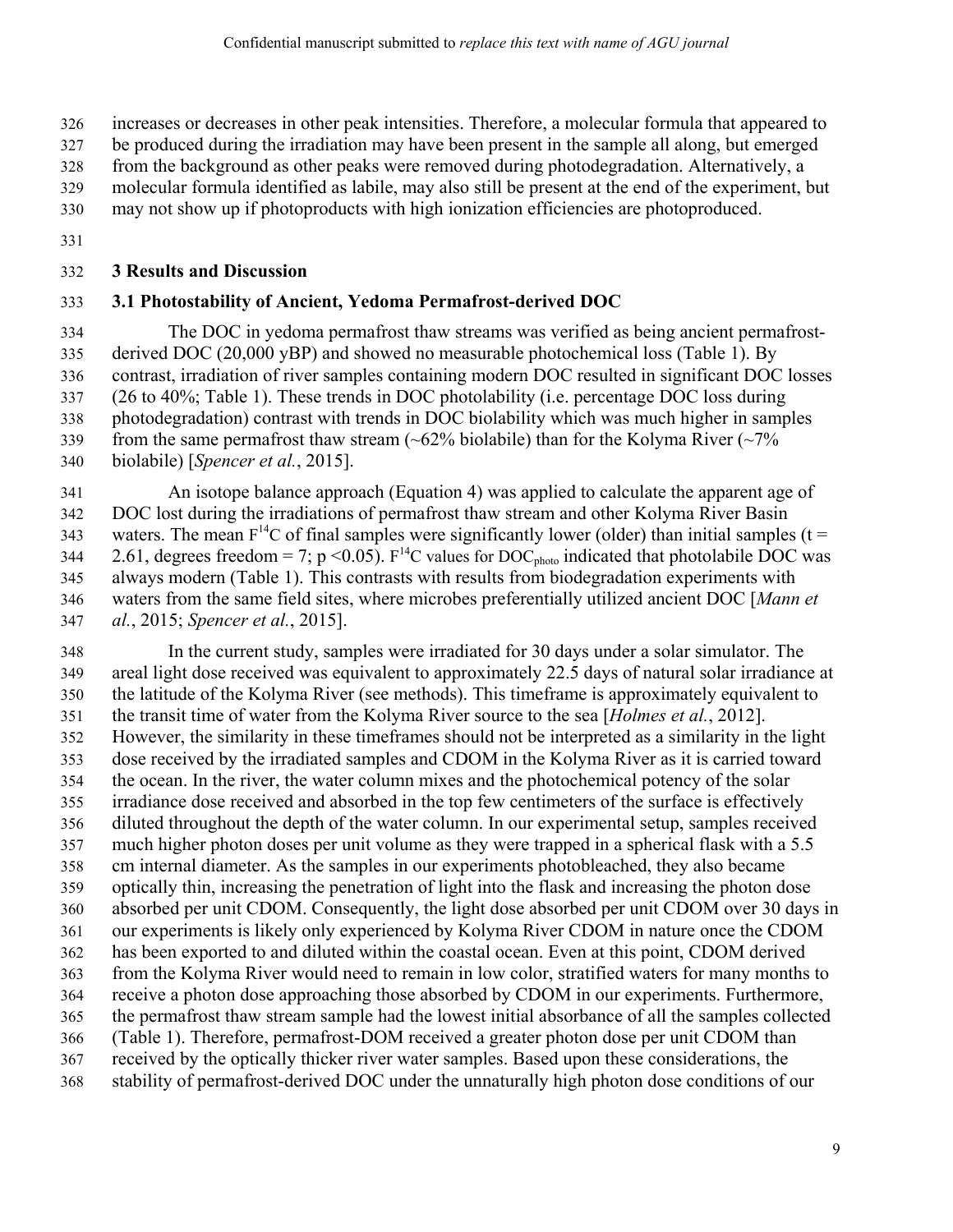369 experiments, suggest that permafrost-derived DOC will be highly resistant to

370 photomineralization in natural waters.

371 The contrasting rapid and preferential loss of ancient permafrost DOC during bio-

372 incubations and undetectable loss of ancient permafrost DOC during photochemical irradiations

- 373 indicate that microbial processes are likely responsible for the loss of permafrost-derived DOC
- 374 from arctic freshwaters, at least for permafrost DOC derived from the organic-rich yedoma that
- 375 is the greatest store of climate-vulnerable ancient permafrost organic carbon [*Zimov et al.*, 2006].

#### 376 **3.2 Dissolved Organic Matter Photomodification**

377 The aromatic molecules comprising the CDOM pool are the primary light absorbing 378 chromophores and initiators of photoreactions in natural waters [*Mopper et al.*, 2015]. The 379 permafrost thaw sample had the lowest carbon-normalized CDOM absorbance (SUVA $_{254}$ ), a 380 proxy for aromaticity [*Weishaar et al.*, 2003], of the samples studied (Table 1), consistent with 381 previous studies that also report low CDOM absorbance levels for permafrost-derived DOM 382 [*Abbott et al.*, 2014; *Mann et al.*, 2014]. The low SUVA<sub>254</sub> of permafrost-derived DOM likely 383 partly explains its low photolability. Although permafrost-derived DOC was not significantly 384 photolabile (i.e. DOC loss was below detection limits), 78% of permafrost-derived CDOM was 385 photobleached (Table 1). Consistent with previous studies [*Mopper et al.*, 2015; *Osburn et al.*, 386 2009; *Spencer et al.*, 2009; *Stubbins et al.*, 2012], CDOM was also preferentially photobleached 387 (78 to 89%) relative to DOC (0 to 40%) in all samples (Table 1). The preferential loss of CDOM 388 relative to DOC during photodegradation resulted in photolabile DOM apparent SUVA $_{254}$  values 389 ranging from 5.7 to 12.2 L mg- $C^{-1}$  m<sup>-1</sup> (Table 1). These calculated SUVA<sub>254</sub> values for the 390 organic matter lost during photodegradation exceed the maximum values normally observed in 391 natural waters  $({\sim}5 \text{ L mg-C}^{-1} \text{ m}^{-1})$  [*Mann et al.*, 2014; *Spencer et al.*, 2012], indicating that 392 irradiation resulted in the loss of an organic matter pool that was enriched in colored, aromatic 393 moieties.

394 The molecular signatures accompanying the apparent photomodification of DOM in 395 permafrost thaw and Kolyma mainstem waters were determined by FT-ICR MS [*Dittmar and*  396 *Stubbins*, 2014]. Molecular formulas were classified as photolabile (>30% reduction in signal 397 intensity), photoproduced (>30% increase in signal intensity), and photorefractory (<30% change 398 in signal intensity). Consistent with previous results for river [*Stubbins et al.*, 2010] and ocean 399 DOM *[Stubbins and Dittmar*, 2015], aromatic formulas (AI<sub>mod</sub> > 0.5) were highly photolabile and 400 aliphatics  $(AI_{mod} < 0.1)$  were the main photoproducts within both permafrost and Kolyma River 401 DOM (Fig. 2a,b), indicating that the preferential photochemical loss of CDOM is driven by the 402 photomodification of colored aromatic compounds to non-aromatic, transparent DOM. 403 Furthermore, these results suggest that the photobleaching of permafrost CDOM that occurred 404 without significant DOC losses may have been driven by the photo-induced cleavage of aromatic 405 ring structures in CDOM to form non-colored, non-aromatic DOM photoproducts as exemplified 406 by aliphatic compounds.

#### 407 **3.3 Potential Influence of Photomodification upon DOC Biolability**

408 Photomodification can alter DOC biolability. For instance, experiments irradiating low 409 biolability DOC from colored, aromatic-rich freshwaters generally report an increase in DOC 410 biolability after irradiation [*Cory et al.*, 2014; *Miller and Moran*, 1997]; while photodegradation 411 of highly biolabile DOC can decrease its biolability [*Bittar et al.*, 2015]. Thus, for the colored, 412 modern DOM samples irradiated here, it is likely that photomodification increased DOC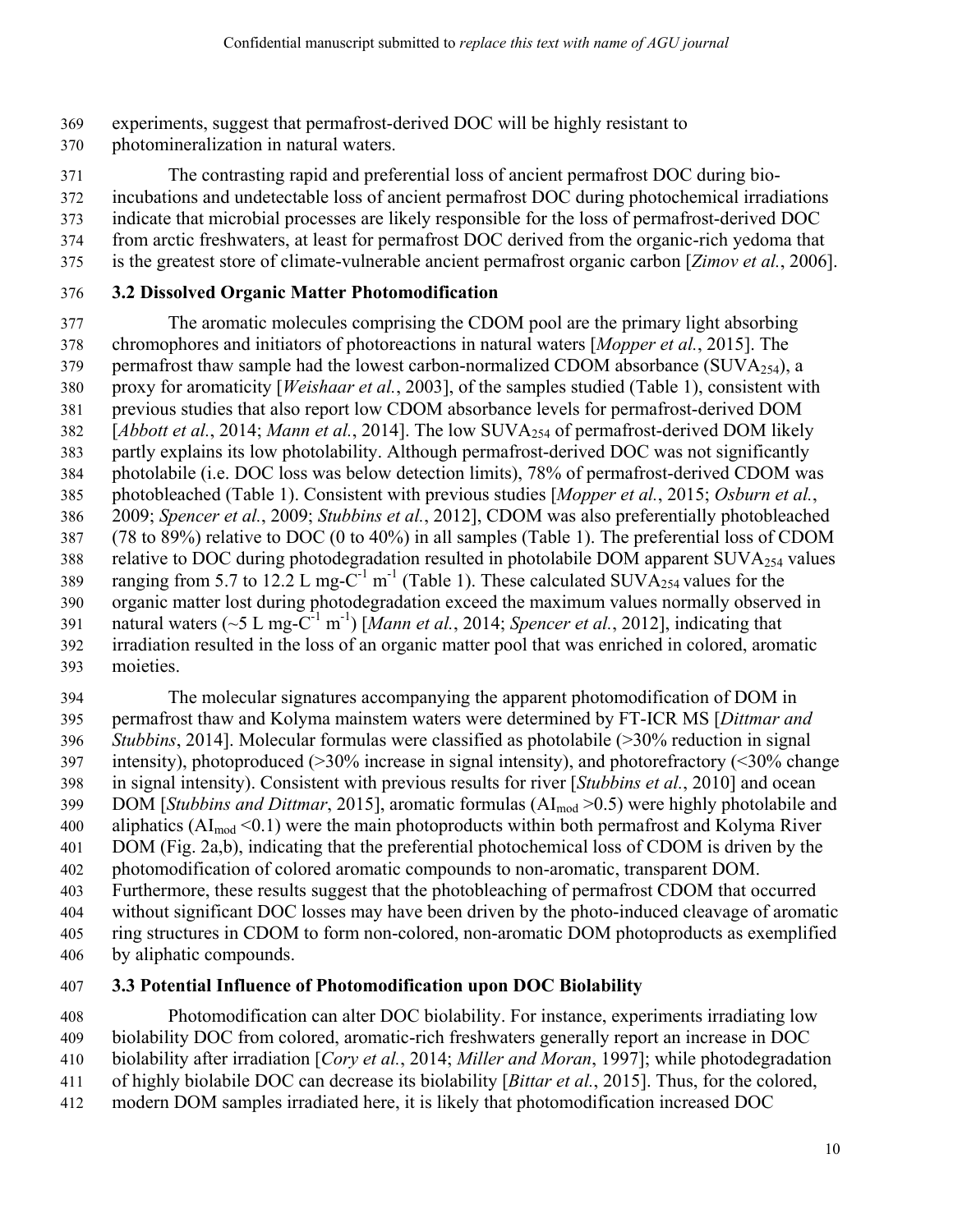- 413 biolability as observed for other arctic freshwaters [*Cory et al.*, 2014]. The aliphatic compounds
- 414 that are enriched in permafrost-derived DOM relative to Kolyma River DOM ( $AI_{mod}$  < 0.1 Fig.
- 415 2a,b; H/C >1.5 Fig. 2C&D) are highly biolabile [*Spencer et al.*, 2015]. These classes of aliphatic
- 416 compounds were photorefractory or photoproduced in the current experiments (Fig. 2).
- 417 Therefore, we may expect the photomodification and accompanying photoproduction of
- 418 aliphatics to also enhance the biolability of permafrost DOC. However, until direct
- 419 measurements of the enhanced microbial utilization of radiocarbon depleted DOC post-
- 420 irradiation are made, it remains unclear whether photomodification of highly biolabile
- 421 permafrost DOC will result in an increase or decrease in its biolability.

#### 422 **3.4 Photochemical Priming**

423 When CDOM absorbs sunlight, secondary photochemical or photosensitization reactions 424 can lead to the indirect photodegradation of organic compounds [*Chin et al.*, 2004].

- 425 Consequently, we hypothesized that sunlight absorbed by relatively photolabile, aromatic-rich,
- 426 modern DOM, could lead to the indirect photomineralization of relatively aromatic-poor, ancient
- 427 permafrost-derived DOM as the latter mixes into arctic fluvial networks. We term this potential
- 428 indirect photomineralization "photo-priming".

429 To test for photo-priming, carbon-normalized mixtures of permafrost thaw and Kolyma 430 River waters were irradiated. The photobleaching of CDOM absorbance, the percentage of 431 photolabile DOC, and the percentage of photolabile molecular formulas all increased linearly 432 with the proportion of Kolyma River DOC in the mixture (Fig. 3a-c). Concurrently, the fraction 433 of modern DOC in each mixture decreased significantly during the irradiations (Fig. 3d; paired t-434 test (df 7) t = 2.61, p < 0.05), highlighting that modern DOC was consistently photomineralized. 435 Where the loss of DOC during irradiations was above detection limits (0 to 39% permafrost-436 derived DOC mixtures), the photomineralized DOC was consistently modern (Table 2) clearly 437 showing that no significant loss of ancient permafrost-derived DOC occurred either through 438 direct photochemical reactions or secondary, photo-priming reactions (Table 2). Thus, yedoma 439 permafrost-derived DOC is unlikely to undergo photomineralization as it mixes into arctic rivers

- 440 containing modern, colored DOM.
- 441

#### 442 **4. Conclusions**

443 Delineating the controls on the fate of thawed permafrost-derived DOC is critical to 444 assessing how the Arctic carbon cycle will impact the aquatic ecosystems of the Arctic and their 445 role in global climate change. Although photochemistry appears to be quantitatively important 446 for the mineralization of modern arctic DOC to  $CO<sub>2</sub>$  [*Cory et al.*, 2014], photochemistry does not 447 appear to have a significant, direct influence upon the fate of ancient yedoma permafrost-derived 448 DOC. Due to the high biolability of yedoma permafrost-derived DOC [*Abbott et al.*, 2014; *Drake*  449 *et al.*, 2015; *Mann et al.*, 2015; *Spencer et al.*, 2015; *Vonk et al.*, 2013], we suggest that 450 microbial activity, rather than sunlight, will control the strength of the positive feedback between 451 climate change, carbon mobilization to inland waters due to yedoma permafrost thaw, and the 452 release of ancient permafrost-derived  $CO<sub>2</sub>$  to the atmosphere.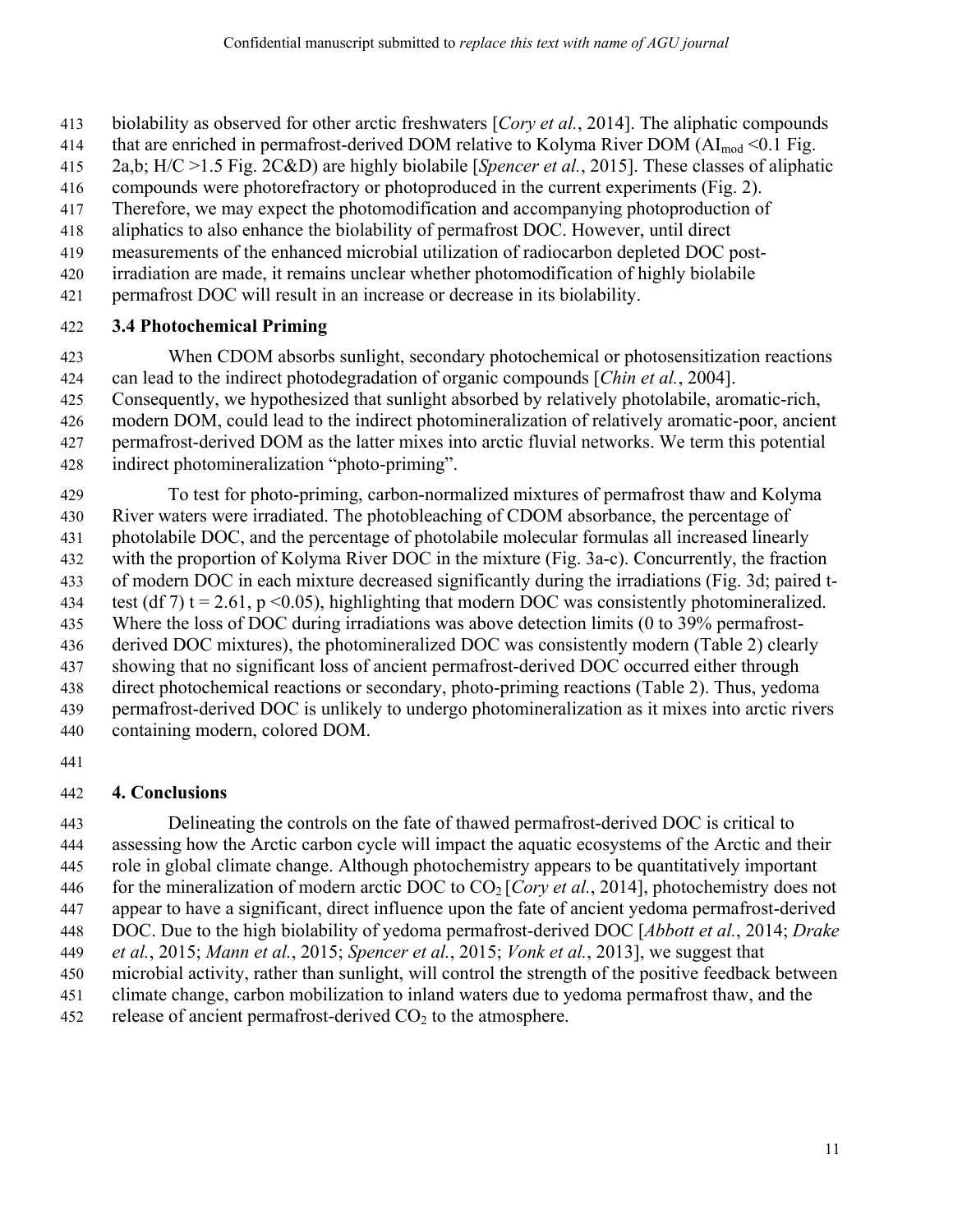#### 454 **Acknowledgments**

- 455 This work was supported by University of Georgia, Skidaway Institute of Oceanography
- 456 research stimulation funds granted to Aron Stubbins and the US National Science Foundation
- 457 (ANT-1203885/PLR-1500169) to Robert G. M. Spencer. Daniel Montluçon (ETH Zürich) is
- 458 thanked for assistance and advice with sample preparation for radiocarbon analysis, along with
- 459 Lukas Wacker and other members of the Laboratory for Ion Beam Physics (ETH Zürich). The
- 460 data used are listed in the references and tables.

461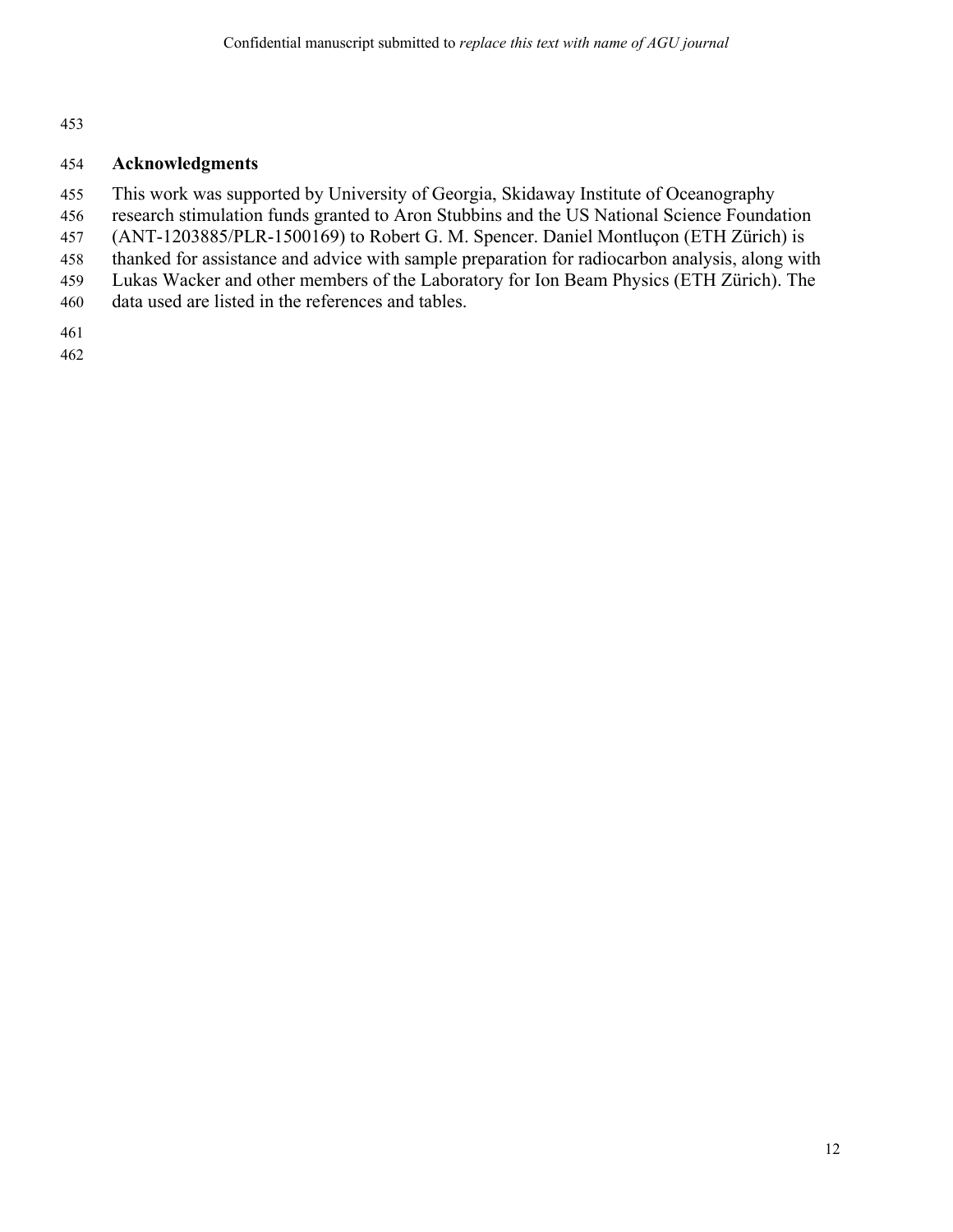#### 463 **References**

- 464 Abbott, B. W., J. R. Larouche, J. B. Jones, W. B. Bowden, and A. W. Balser (2014), Elevated
- 465 dissolved organic carbon biodegradability from thawing and collapsing permafrost, *Journal of*  466 *Geophysical Research: Biogeosciences*, *119*(10), 2014JG002678.
- 467 Bittar, T. B., A. A. Vieira, A. Stubbins, and K. Mopper (2015), Competition between
- 468 photochemical and biological degradation of dissolved organic matter from the cyanobacteria
- 469 Microcystis aeruginosa, *Limnology and Oceanography*, *60*(4), 1172-1194.
- 470 Bolton, J. R. (2000), Calculation of ultraviolet fluence rate distributions in an annular reactor: 471 significance of refraction and reflection, *Water Research*, *34*(13), 3315-3324.
- 472 Chin, Y.-P., P. L. Miller, L. Zeng, K. Cawley, and L. K. Weavers (2004), Photosensitized
- 473 degradation of bisphenol A by dissolved organic matter, *Environmental Science and Technology*,
- 474 *38*(22), 5888-5894.
- 475 Cory, R. M., C. P. Ward, B. C. Crump, and G. W. Kling (2014), Sunlight controls water column 476 processing of carbon in arctic fresh waters, *Science*, *345*(6199), 925-928.
- 477 Dittmar, T., and A. Stubbins (2014), 12.6 Dissolved Organic Matter in Aquatic Systems A2 -
- 478 Holland, Heinrich D, in *Treatise on Geochemistry (Second Edition)*, edited by K. K. Turekian, 479 pp. 125-156, Elsevier, Oxford.
- 480 Drake, T. W., K. P. Wickland, R. G. Spencer, D. M. McKnight, and R. G. Striegl (2015),
- 481 Ancient low–molecular-weight organic acids in permafrost fuel rapid carbon dioxide production 482 upon thaw, *Proceedings of the National Academy of Sciences*, *112*(45), 13946-13951.
- 483 Gruber, N., P. Friedlingstein, C. B. Field, R. Valentini, M. Heimann, J. E. Richey, P. R. Lankao,
- 484 E.-D. Schulze, and C.-T. A. Chen (2004), The vulnerability of the carbon cycle in the 21st
- 485 century: An assessment of carbon-climate-human interactions, in *The Global Carbon Cycle:*
- 486 *Integrating Humans, Climate, and the Natural World*, edited by M. R. R. Christopher B. Field,
- 487 pp. 45-76, Island Press, Washington DC.
- 488 Holmes, R. M., et al. (2012), Seasonal and annual fluxes of nutrients and organic matter from 489 large rivers to the Arctic Ocean and surrounding seas, *Estuaries and Coasts*, *35*(2), 369-382.
- 490 http://yyy.rsmas.miami.edu/groups/biogeochem/Table1.htm.
- 491 Hu, C., F. E. Muller-Karger, and R. G. Zepp (2002), Absorbance, absorption coefficient, and
- 492 apparent quantum yield: A comment on common ambiguity in the use of these optical concepts,
- 493 *Limnology and Oceanography*, *47*(4), 1261-1267.
- 494 Koch, B. P., and T. Dittmar (2006), From mass to structure: An aromaticity index for high-
- 495 resolution mass data of natural organic matter, *Rapid Communications in Mass Spectrometry*, 496 *20*(5), 926-932.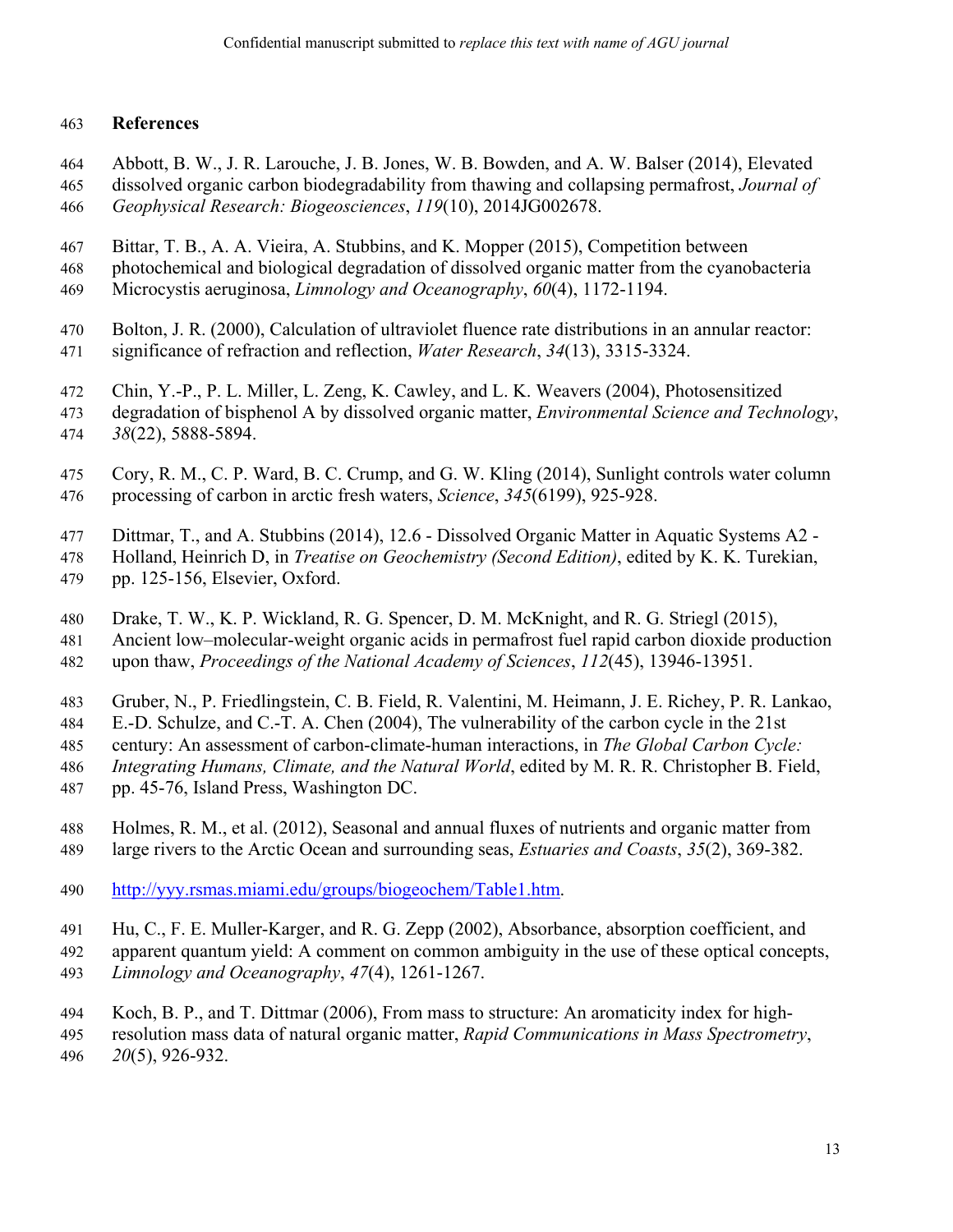- 497 Koch, B. P., and T. Dittmar (2016), From mass to structure: an aromaticity index for high-
- 498 resolution mass data of natural organic matter, *Rapid Communications in Mass Spectrometry*,
- 499 *30*(1), 250-250.
- 500 Mann, P. J., T. I. Eglinton, C. P. McIntyre, N. Zimov, A. Davydova, J. E. Vonk, R. M. Holmes,
- 501 and R. G. Spencer (2015), Utilization of ancient permafrost carbon in headwaters of Arctic 502 fluvial networks, *Nature Communications*, *6*, 7856.
- 503 Mann, P. J., et al. (2014), Evidence for key enzymatic controls on metabolism of Arctic river 504 organic matter, *Global Change Biology*, *20*(4), 1089-1100.
- 505 Marie, D., F. Partensky, S. Jacquet, and D. Vaulot (1997), Enumeration and cell cycle analysis of 506 natural populations of marine picoplankton by flow cytometry using the nucleic acid stain SYBR
- 507 Green I, *Applied and Environmental Microbiology*, *63*(1), 186-193.
- 508 Miller, W. L., and M. A. Moran (1997), Interaction of photochemical and microbial processes in
- 509 the degradation of refractory dissolved organic matter from a coastal marine environment, 510 *Limnology and Oceanography*, *42*(6), 1317-1324.
- 511 Mopper, K., D. J. Kieber, and A. Stubbins (2015), Marine photochemistry: Processes and
- 512 impacts, in *Biogeochemistry of Marine Dissolved Organic Matter*, edited by D. A. Hansell,
- 513 Carlson, C. A., pp. 389-450, Elsevier.
- 514 Neff, J., J. Finlay, S. Zimov, S. Davydov, J. Carrasco, E. Schuur, and A. Davydova (2006),
- 515 Seasonal changes in the age and structure of dissolved organic carbon in Siberian rivers and
- 516 streams, *Geophysical Research Letters*, *33*(23).
- 517 Osburn, C. L., L. Retamal, and W. F. Vincent (2009), Photoreactivity of chromophoric dissolved
- 518 organic matter transported by the Mackenzie River to the Beaufort Sea, *Marine Chemistry*, 519 *115*(1), 10-20.
- 520 Powers, L. C., and W. L. Miller (2015), Photochemical production of CO and CO 2 in the
- 521 Northern Gulf of Mexico: Estimates and challenges for quantifying the impact of photochemistry 522 on carbon cycles, *Marine Chemistry*, *171*, 21-35.
- 523 Powers, L. C., J. A. Brandes, W. L. Miller, and A. Stubbins (2016), Using liquid
- 524 chromatography-isotope ratio mass spectrometry to measure the  $\delta^{13}C$  of dissolved inorganic
- 525 carbon photochemically produced from dissolved organic carbon, *Limnology and*
- 526 *Oceanography: Methods*, *doi:10.1002/lom3.10146*.
- 527 Raymond, P. A., and J. E. Bauer (2001), Riverine export of aged terrestrial organic matter to the 528 North Atlantic Ocean, *Nature*, *409*(6819), 497-500.
- 529 Reimer, P. J., T. A. Brown, and R. W. Reimer (2004), Discussion: reporting and calibration of 530 post-bomb 14C data, *Radiocarbon*, *46*(3), 1299-1304.
- 531 Ruggaber, A., R. Dlugi, and T. Nakajima (1994), Modelling radiation quantities and photolysis
- 532 frequencies in the troposphere, *Journal of Atmospheric Chemistry*, *18*(2), 171-210.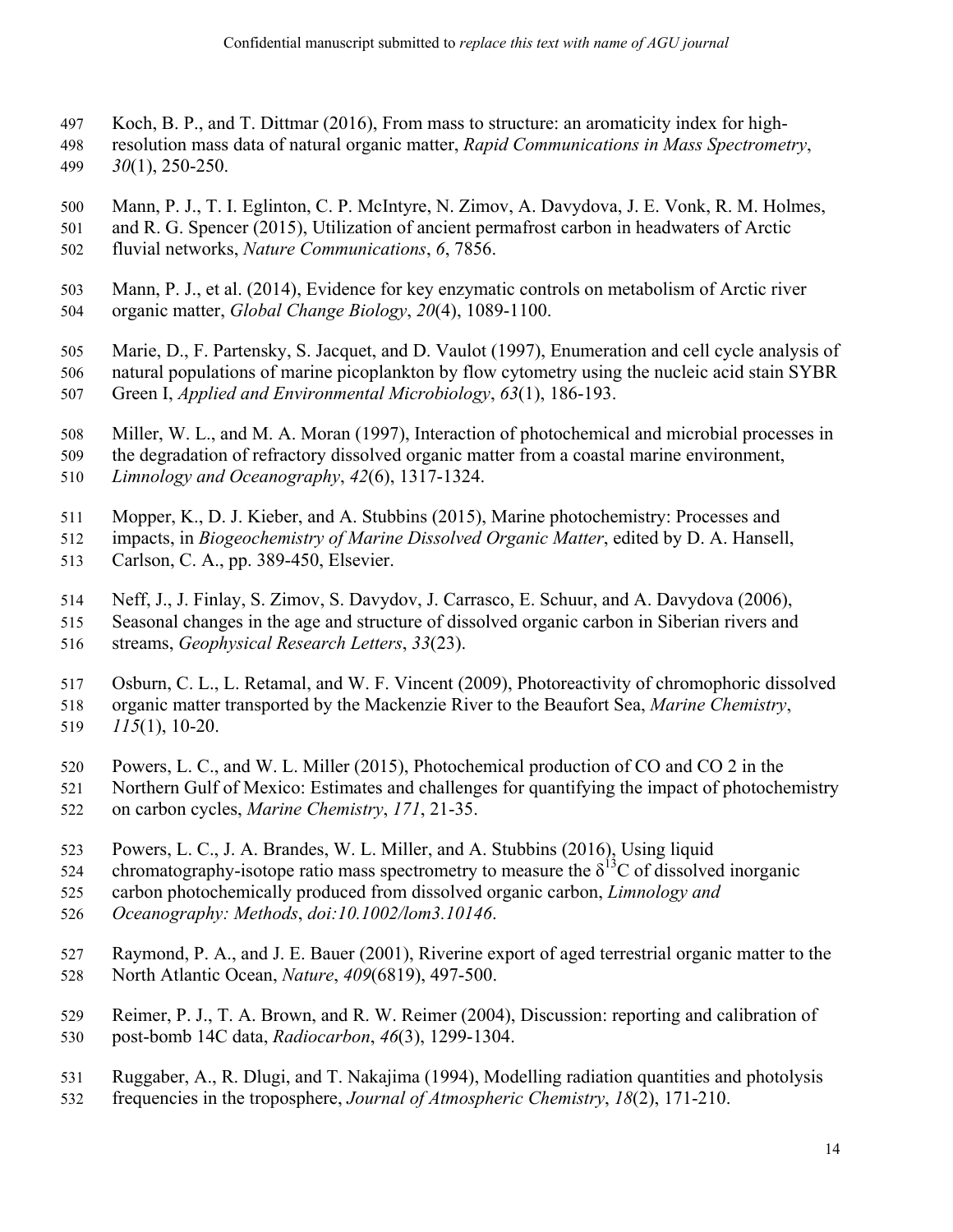- 533 Schuur, E., A. McGuire, C. Schädel, G. Grosse, J. Harden, D. Hayes, G. Hugelius, C. Koven, P.
- 534 Kuhry, and D. Lawrence (2015), Climate change and the permafrost carbon feedback, *Nature*, 535 *520*(7546), 171-179.
- 
- 536 Singer, G. A., C. Fasching, L. Wilhelm, J. Niggemann, P. Steier, T. Dittmar, and T. J. Battin
- 537 (2012), Biogeochemically diverse organic matter in Alpine glaciers and its downstream fate, 538 *Nature Geoscience*, *5*(10), 710-714.
- 539 Spencer, R. G. M., K. D. Butler, and G. R. Aiken (2012), Dissolved organic carbon and
- 540 chromophoric dissolved organic matter properties of rivers in the USA, *Journal of Geophysical*
- 541 *Research: Biogeosciences*, *117*(3).
- 542 Spencer, R. G. M., P. J. Mann, T. Dittmar, T. I. Eglinton, C. McIntyre, R. M. Holmes, N. Zimov,
- 543 and A. Stubbins (2015), Detecting the signature of permafrost thaw in Arctic rivers, *Geophysical*  544 *Research Letters*, *42*(8), 2830-2835.
- 545 Spencer, R. G. M., et al. (2009), Photochemical degradation of dissolved organic matter and
- 546 dissolved lignin phenols from the Congo River, *Journal of Geophysical Research:*
- 547 *Biogeosciences*, *114*, G03010, doi:03010.01029/02009JG000968.
- 548 Stenström, K., G. Skog, E. Georgiadou, J. Genberg, and A. Johansson (2011), A guide to 549 radiocarbon units and calculations, *LUNFD6 (NFFR-3111)/1-17/(2011)*.
- 550 Stubbins, A., and T. Dittmar (2012), Low volume quantification of dissolved organic carbon and 551 dissolved nitrogen, *Limnology and Oceanography: Methods*, *10*, 347-352.
- 552 Stubbins, A., and T. Dittmar (2015), Illuminating the deep: Molecular signatures of
- 553 photochemical alteration of dissolved organic matter from North Atlantic Deep Water, *Marine*  554 *Chemistry*, *177, Part 2*, 318-324.
- 555 Stubbins, A., J. Niggemann, and T. Dittmar (2012), Photo-lability of deep ocean dissolved black 556 carbon, *Biogeosciences*, *9*(5), 1661-1670.
- 557 Stubbins, A., C. S. Law, G. Uher, and R. C. Upstill-Goddard (2011), Carbon monoxide apparent 558 quantum yields and photoproduction in the Tyne estuary, *Biogeosciences*, *8*(3), 703-713.
- 559 Stubbins, A., G. Uher, C. S. Law, K. Mopper, C. Robinson, and R. C. Upstill-Goddard (2006),
- 560 Open-ocean carbon monoxide photoproduction, *Deep-Sea Research Part II: Topical Studies in*  561 *Oceanography*, *53*(14-16), 1695-1705.
- 562 Stubbins, A., J. F. Lapierre, M. Berggren, Y. T. Prairie, T. Dittmar, and P. A. del Giorgio (2014),
- 563 What's in an EEM? Molecular Signatures Associated with Dissolved Organic Fluorescence in
- 564 Boreal Canada, *Environmental Science and Technology*, *48*(18), 10598-10606.
- 565 Stubbins, A., V. Hubbard, G. Uher, C. S. Law, R. C. Upstill-Goddard, G. R. Aiken, and M.
- 566 Kenneth (2008), Relating carbon monoxide photoproduction to dissolved organic matter
- 567 functionality, *Environmental Science and Technology*, *42*(9), 3271-3276.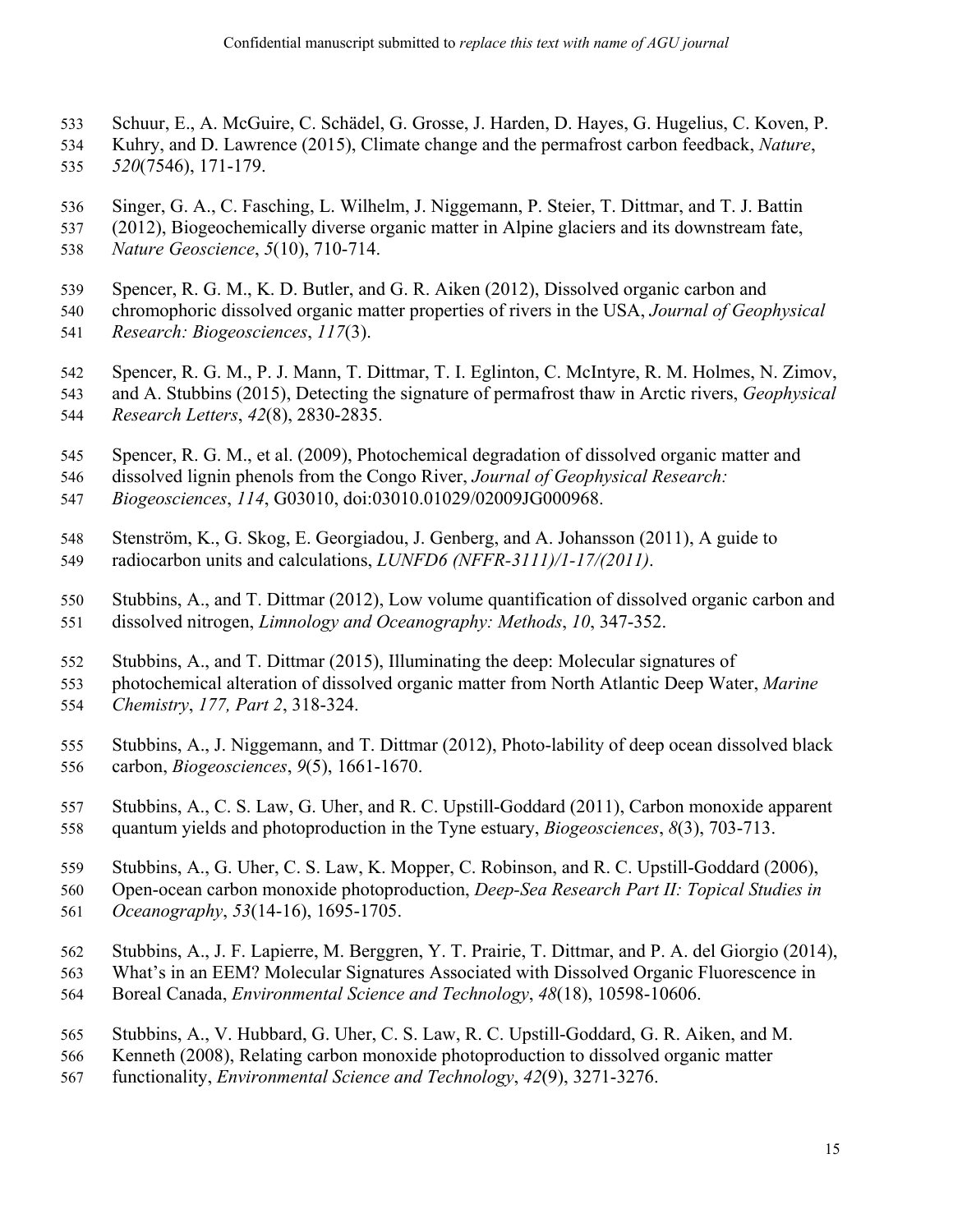- 568 Stubbins, A., R. G. M. Spencer, H. Chen, P. G. Hatcher, K. Mopper, P. J. Hernes, V. L.
- 569 Mwamba, A. M. Mangangu, J. N. Wabakanghanzi, and J. Six (2010), Illuminated darkness:
- 570 Molecular signatures of Congo River dissolved organic matter and its photochemical alteration
- 571 as revealed by ultrahigh precision mass spectrometry, *Limnology and Oceanography*, *55*(4),
- 572 1467-1477.
- 573 Surdu, C. M., C. R. Duguay, L. C. Brown, and D. Fernández Prieto (2014), Response of ice
- 574 cover on shallow lakes of the North Slope of Alaska to contemporary climate conditions
- 575 (1950–2011): radar remote-sensing and numerical modeling data analysis, *The*
- 576 *Cryosphere*, *8*(1), 167-180.
- 577 Tarnocai, C., J. Canadell, E. Schuur, P. Kuhry, G. Mazhitova, and S. Zimov (2009), Soil organic
- 578 carbon pools in the northern circumpolar permafrost region, *Global Biogeochemical Cycles*, *23*, 579 GB2023, doi:2010.1029/2008GB003327.
- 580 Vonk, J. E., and Ö. Gustafsson (2013), Permafrost-carbon complexities, *Nature Geoscience*, 581 *6*(9), 675-676.
- 582 Vonk, J. E., et al. (2013), High biolability of ancient permafrost carbon upon thaw, *Geophysical*  583 *Research Letters*, *40*(11), 2689-2693.
- 584 Ward, C. P., and R. M. Cory (2015), Chemical composition of dissolved organic matter draining 585 permafrost soils, *Geochimica et Cosmochimica Acta*, *167*, 63-79.
- 586 Ward, C. P., and R. M. Cory (2016), Complete and partial photo-oxidation of dissolved organic 587 matter draining permafrost soils, *Environmental Science and Technology*, *50*(7), 3545–3553.
- 588 Weishaar, J. L., G. R. Aiken, B. A. Bergamaschi, M. S. Fram, R. Fujii, and K. Mopper (2003),
- 589 Evaluation of specific ultraviolet absorbance as an indicator of the chemical composition and 590 reactivity of dissolved organic carbon, *Environmental Science and Technology*, *37*(20), 4702- 591 4708.
- 592 Williamson, C. E., et al. (2014), Solar ultraviolet radiation in a changing climate, *Nature Clim.*  593 *Change*, *4*(6), 434-441.
- 594 www.esrl.noaa.gov/gmd/ccgg/trends/.
- 595 Zimov, S. A., E. A. Schuur, and F. S. Chapin III (2006), Permafrost and the global carbon
- 596 budget, *Science(Washington)*, *312*(5780), 1612-1613.

598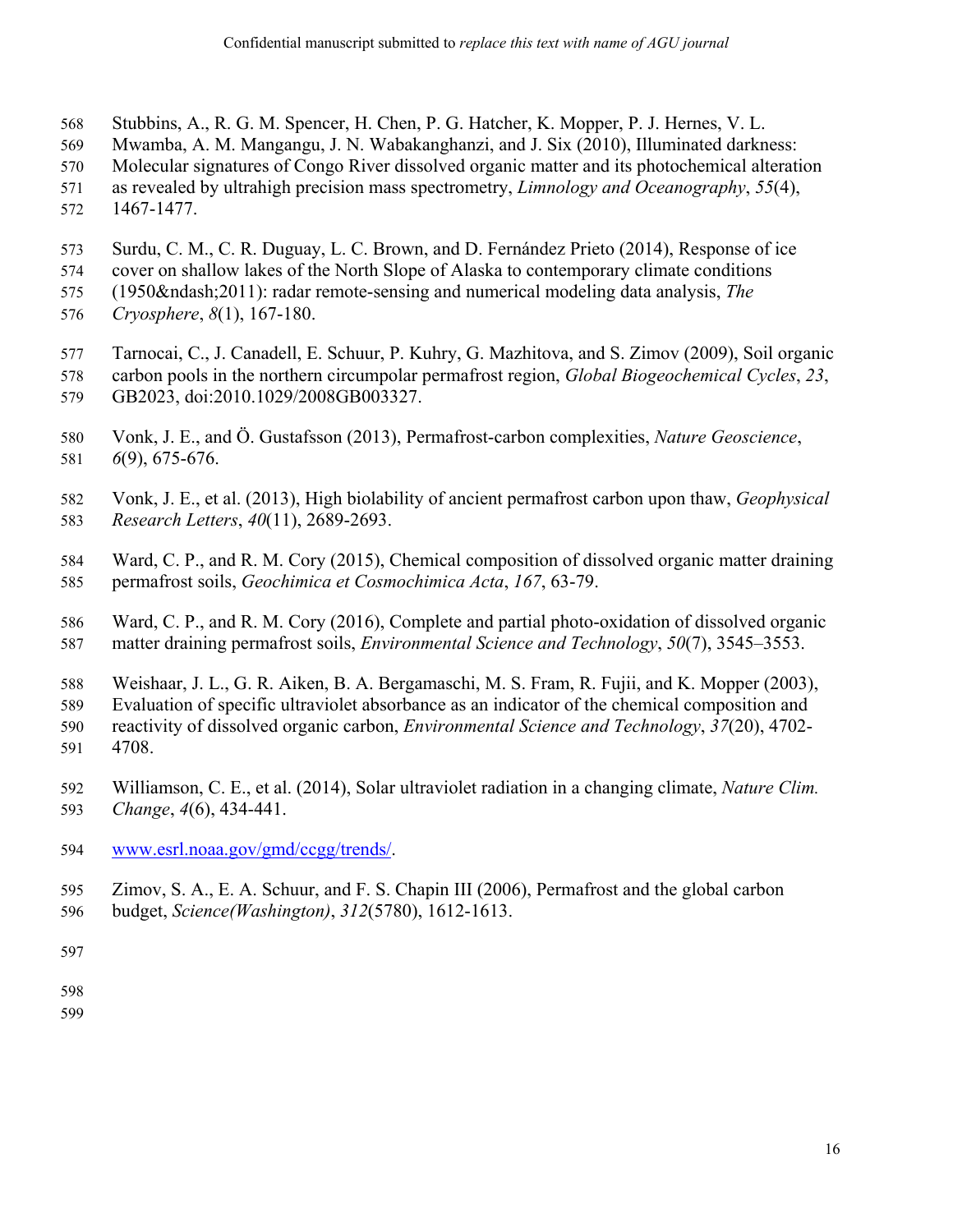**Table 1** | Initial dissolved organic carbon (DOC) concentration, fraction modern  $(F<sup>14</sup>C)$ , apparent 601 radiocarbon age in years before present (yBP), colored dissolved organic matter (CDOM) light 602 absorption coefficient at 254 nm (*a*254), and specific ultraviolet light absorbance of DOM at 254 603 nm (SUVA $_{254}$ ) for a permafrost thaw water stream, two small order streams underlain by 604 permafrost (Y3, Y4), a large tributary (Pantileikha River), and the Kolyma River mainstem, all 605 within the Kolyma River Basin, as well as the percentage photolabile DOC (DOC<sub>photo</sub>) and  $a_{254}$ , 606 and the  $F^{14}C$ , apparent age, and SUVA<sub>254</sub> of DOC<sub>photo</sub> that was lost from each sample during 30 607 days of irradiation in a solar simulator and the decimal degrees latitude and longitude for each 608 site. Modern is defined as  $F^{14}C$  that is not significantly different from 1.0.

|                                                    | Permafrost Thaw* | Y3<br>Y4        |                 | Pantileikha     | Kolyma                |  |
|----------------------------------------------------|------------------|-----------------|-----------------|-----------------|-----------------------|--|
|                                                    | Water Stream     |                 |                 | River           | <b>River Mainstem</b> |  |
| Latitude:                                          | 68.6305:         | 68.7592:        | 68.7424:        | 68.7120:        | 68.7891:              |  |
| Longitude                                          | 159.1501         | 161.4477        | 161.4137        | 161.4942        | 161.3132              |  |
| Initial DOC (mg-C $L^{-1}$ )                       | $3.0 \pm 0.1$    | $24.4 \pm 0.6$  | $21.4 \pm 0.7$  | $12.1 \pm 0.5$  | $4.8 \pm 0.1$         |  |
| % DOC <sub>photo</sub>                             | $-3\pm 4\%$      | 40 $\pm$ 2 %    | $28\pm3%$       | $31\pm4%$       | $26 \pm 2\%$          |  |
| Initial $a_{320}$ (m <sup>-1</sup> )               | 3.5              | 74              | 58              | 34              | 11                    |  |
| % Photolabile $a_{320}$                            | 94 %             | 98 %            | $97\%$          | $97\%$          | 98 %                  |  |
| Initial $a_{254}$ (m <sup>-1</sup> )               | 11               | 188             | 151             | 88              | 30                    |  |
| % Photolabile $a_{254}$                            | 78 %             | 89 %            | $85\%$          | $87\%$          | 86 %                  |  |
| Initial SUVA <sub>254</sub>                        | 1.7              | 3.3             | 3.1             | 3.1             | 2.7                   |  |
| $(L mg-C^{-1} m^{-1})$                             |                  |                 |                 |                 |                       |  |
| $\text{SUVA}_{254}$ of $\text{DOC}_{\text{photo}}$ | NA               | $7.4 \pm 0.3$   | $9.3 \pm 1.5$   | $8.6 \pm 1.2$   | $8.8 \pm 0.8$         |  |
| $(L mg-C^{-1} m^{-1})$                             |                  |                 |                 |                 |                       |  |
| $F^{14}C$ of Initial DOC                           | $0.087 \pm 0.01$ | $1.06 \pm 0.01$ | $1.05 \pm 0.01$ | $1.05 \pm 0.01$ | $0.993 \pm 0.002$     |  |
| $F^{14}C$ of DOC <sub>photo</sub>                  | NA               | $1.04 \pm 0.06$ | $1.0 \pm 0.1$   | $1.0 \pm 0.1$   | $0.93 \pm 0.09$       |  |
| ${}^{14}C$ Age of Initial DOC                      | 20,000 yBP       | Modern          | Modern          | Modern          | Modern                |  |
| <sup>14</sup> C Age of $DOCphoto$                  | NA               | Modern          | Modern          | Modern          | Modern                |  |

609 \*The permafrost thaw water sample was diluted from 98.7 mg-C  $L^{-1}$  to 3.0 mg-C  $L^{-1}$  to prevent

610 artifacts that could have occurred at elevated DOC concentrations.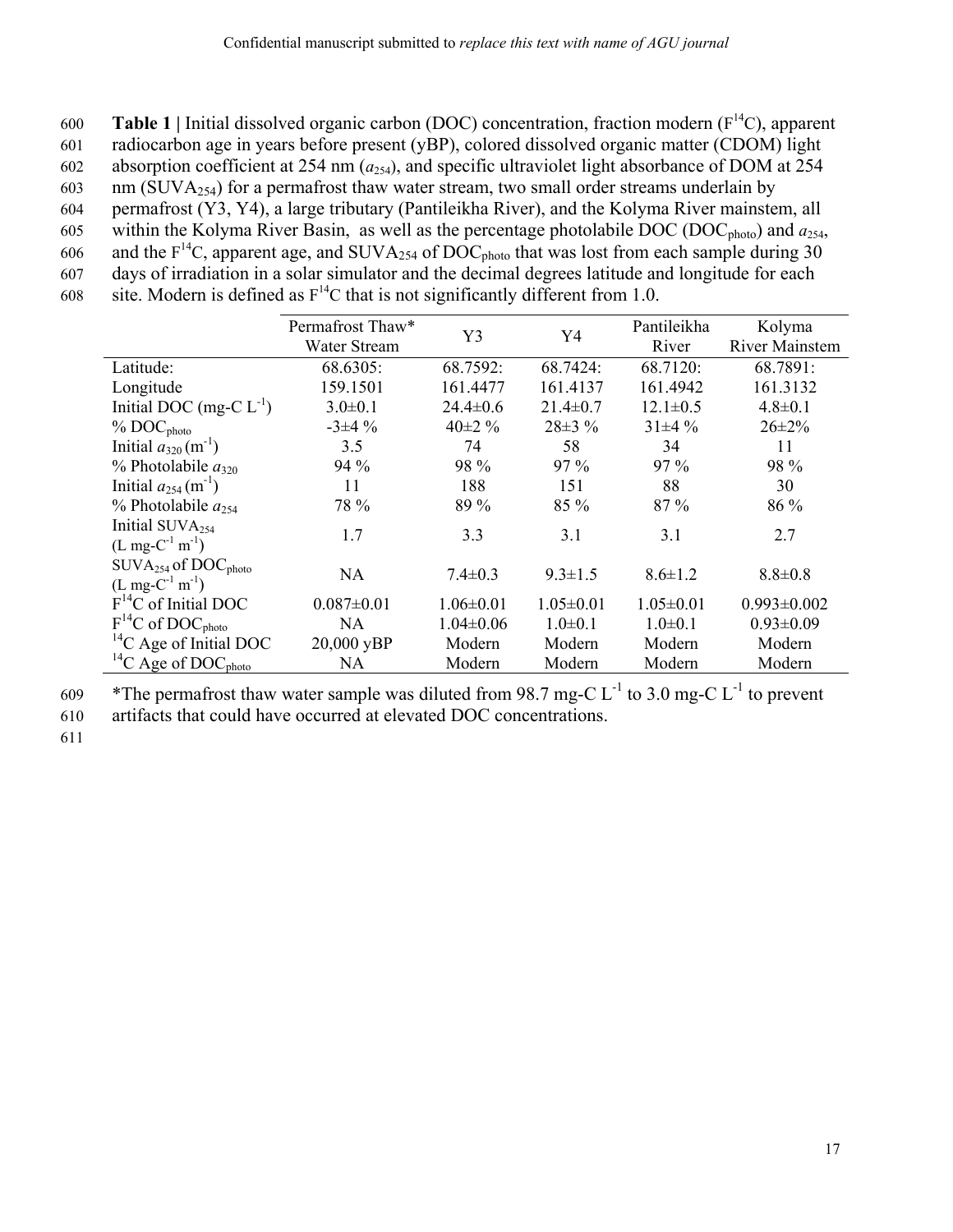- 612 **Table 2 |** Percentages of dissolved organic carbon (DOC) derived from permafrost thaw water or
- 613 Kolyma River water and DOC apparent age in years before present (yBP) within Kolyma River
- 614 water: permafrost thaw stream water mixtures, as well as the percentage, fraction modern  $(F^{14}C)$
- 615 and apparent age of the photolabile DOC (DOC<sub>photo</sub>) lost during 30 day irradiations in a solar
- 616 simulator. \*DOC loss in mixtures with less than 61% Kolyma River DOC was within analytical
- error introducing uncertainties into estimates of the  $F<sup>14</sup>C$  and apparent age of DOC<sub>photo</sub> in these 618 samples. Modern is defined as  $F^{14}C$  that is not significantly different from 1.0.
- 

| % Permafrost<br><b>DOC</b>             | 100%          | 98%           | 92%           | 66%           | 39%           | 17%           | 3%            | $1\%$         | $0\%$         |
|----------------------------------------|---------------|---------------|---------------|---------------|---------------|---------------|---------------|---------------|---------------|
| % Kolyma<br>River DOC                  | $0\%$         | 2%            | 8%            | 34%           | 61%           | 83%           | 97%           | 99%           | 100%          |
| ${}^{14}C$ Age of<br>Initial DOC       | 20,000        | 17,100        | 12,400        | 7,380         | 3,580         | 1,510         | Modern        | Modern        | Modern        |
| % DOC <sub>photo</sub>                 | *-3 $\pm$ 4%  | $*3 \pm 3\%$  | $*3\pm4\%$    | *4 $\pm$ 3%   | $14\pm3\%$    | $22\pm3%$     | $25\pm3\%$    | $27\pm2\%$    | $26\pm2\%$    |
| $F^{14}C$ of<br>$\rm{DOC}_{\rm photo}$ | $0.1 \pm 0.1$ | $0.9 \pm 1.2$ | $1.6 \pm 2.2$ | $2.0 \pm 1.9$ | $1.1 \pm 0.2$ | $0.9 \pm 0.1$ | $1.0 \pm 0.1$ | $1.0 \pm 0.1$ | $0.9 \pm 0.1$ |
| ${}^{14}C$ Age of<br>$DOC_{photo}$     | -             | Modern*       | Modern*       | Modern*       | Modern        | Modern        | Modern        | Modern        | Modern        |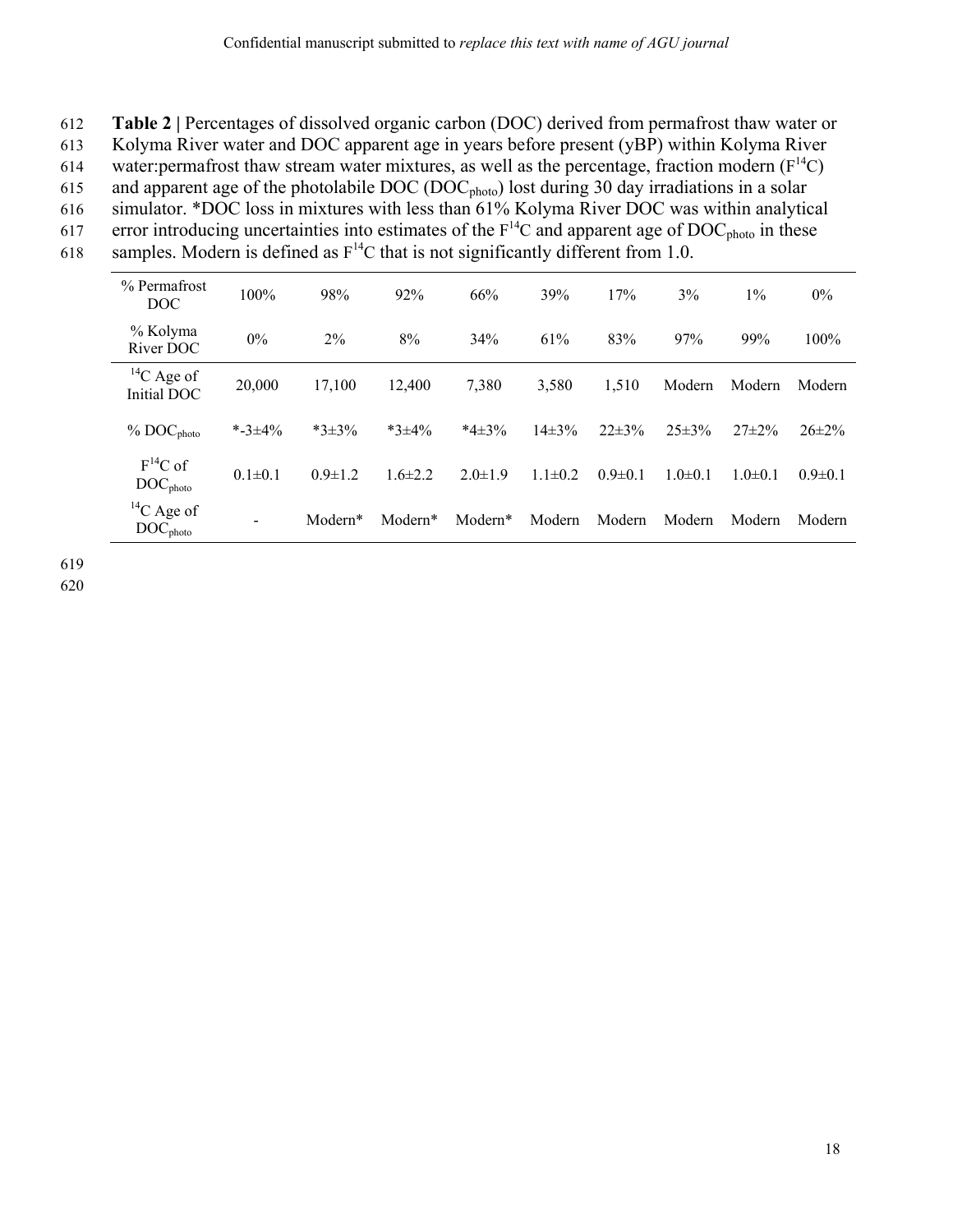## 621 **Table 3 |** Raw and volume corrected counts for irradiated samples, process blanks and ultrapure

622 water blanks based upon flow cytometry.

623

| Sample Type                                                             | % Permafrost DOC                                                                                         | Counts                | Counts per $mL^*$ |
|-------------------------------------------------------------------------|----------------------------------------------------------------------------------------------------------|-----------------------|-------------------|
| Permafrost Thaw Stream                                                  | 100%                                                                                                     | 2                     | 49                |
| Permafrost/Kolyma Mix                                                   | 98%                                                                                                      | 29                    | 711               |
| Permafrost/Kolyma Mix                                                   | 92%                                                                                                      | $\theta$              | 0                 |
| Permafrost/Kolyma Mix                                                   | 66%                                                                                                      | 6                     | 151               |
| Permafrost/Kolyma Mix                                                   | 39%                                                                                                      | 7                     | 173               |
| Permafrost/Kolyma Mix                                                   | 17%                                                                                                      | 6                     | 144               |
| Permafrost/Kolyma Mix                                                   | 3%                                                                                                       | 3                     | 74                |
| Permafrost/Kolyma Mix                                                   | $1\%$                                                                                                    | 0                     | 0                 |
| Kolyma River Mainstem                                                   | $0\%$                                                                                                    | 2                     | 49                |
| Pantileikha River                                                       |                                                                                                          | 3                     | 73                |
| Y4                                                                      |                                                                                                          | 14                    | 348               |
| Y3                                                                      |                                                                                                          | 206                   | 4951              |
| Sample Blank                                                            |                                                                                                          | 66                    | 1628              |
| <b>Ultrapure Water Blank</b>                                            |                                                                                                          | 10                    | 245               |
| $\sim$<br>$\cdot$ $\cdot$ $\cdot$<br>$\sim$ $\sim$ $\sim$ $\sim$ $\sim$ | $\mathbf{a} \mathbf{a} \mathbf{a}$ .<br>$\mathbf{A}$ $\mathbf{A}$ $\mathbf{A}$ $\mathbf{A}$ $\mathbf{A}$ | $\sim$<br>$1 - 0.1 -$ |                   |

624 \*Sample volumes varied from 39.8 to 41.6  $\mu$ L; the average flow rate was 15.9 $\pm$ 4.5  $\mu$ L min<sup>-1</sup>.

625